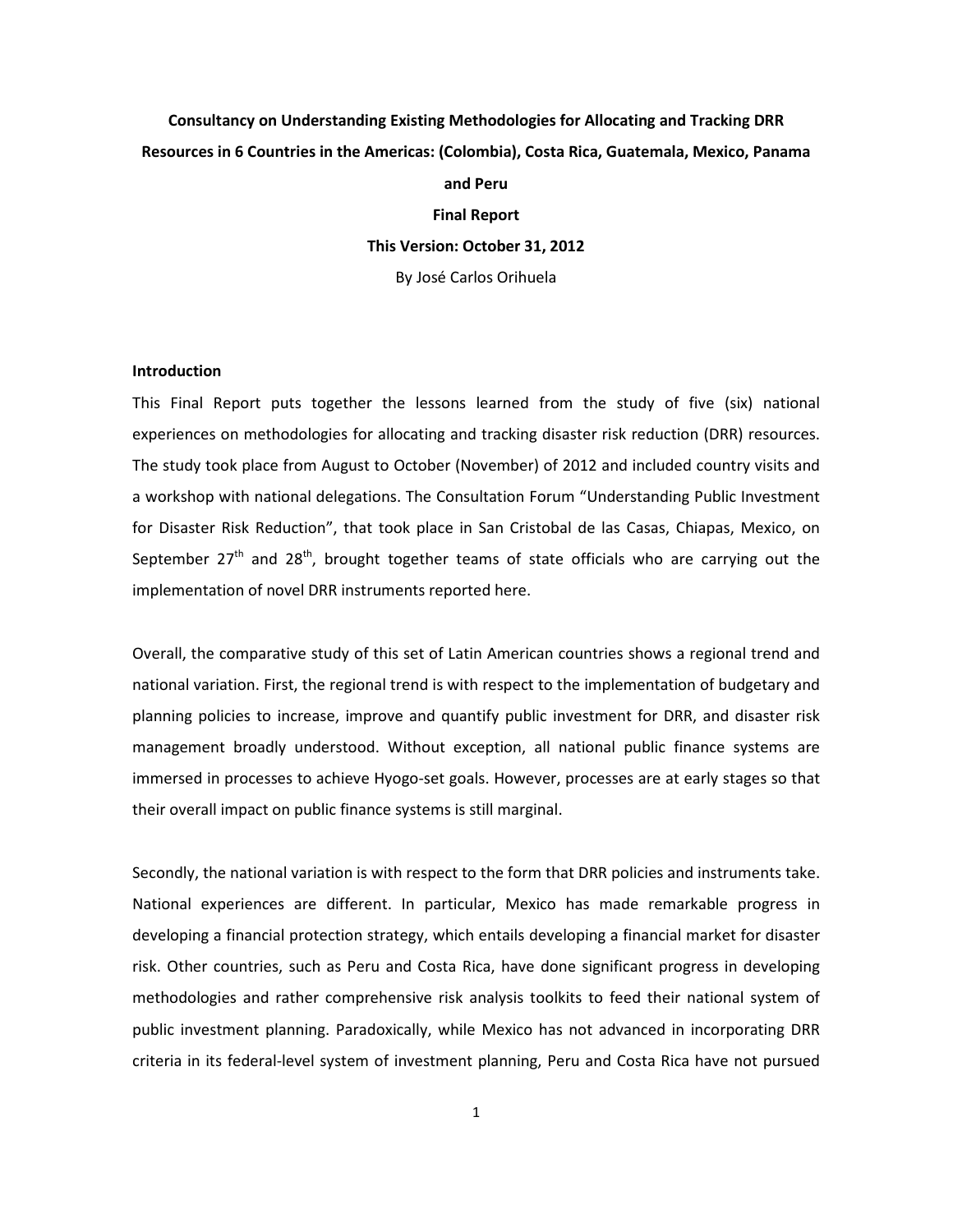the financial management track. Guatemala and Panama offer exercises of DRR-tracking (Peru is a nuanced third case), which are still preliminary. The finance bureaucracies of these last set of countries are also eager for making progress on public investment planning and financial management aspects.

The evidence collected for this report is indicative of the impact that the Hyogo Framework has on national processes of public finance. The World Conference on Disaster Reduction (WCDR, 18-22 January 2005, Kobe, Hyogo, Japan) represented a landmark in worldwide understanding and commitment to implement a disaster risk reduction agenda. At the nation-level, this report finds that international cooperation has incorporated the Hyogo Framework in its regular practice. Such an international development push enables national actors at the political and public finance systems who champion the introduction of DRR criteria for investment planning and budgeting. The World Bank, the Inter-American Development Bank and the GIZ, in particular, have supported a wide range of initiatives taking place at finance ministries, planning bureaus and sub-national levels of government. Diverse local actors, from vice-presidents of the Republic to budgetary officials, passing by a network of policy advisers working for the international cooperation and the national public finance systems, take advantage of the country-specific opportunity structures set up by the availability of donor resources and the quality of political will.

Following the goals for the consultancy as defined by the Terms of Reference, the remainder is organized as follows: Section 1 exposes the consultation process followed by the consultancy (Objective B in the ToR). Section 2 analyzes the national experiences on classifying, measuring and accounting public investment for DRR (Objective A in the ToR). Section 3 concludes by highlighting findings and advancing policy recommendations (Objective C in the ToR).

#### **1. Facilitation of Consultation, Peer Review and Consensus Building**

This consultancy was set to contribute in the production of two outcomes: a series of five (six) case studies and a consultation forum to share and discuss national practices. The objective established for the case studies was to systematize DRR national practice. In turn, at the San Cristobal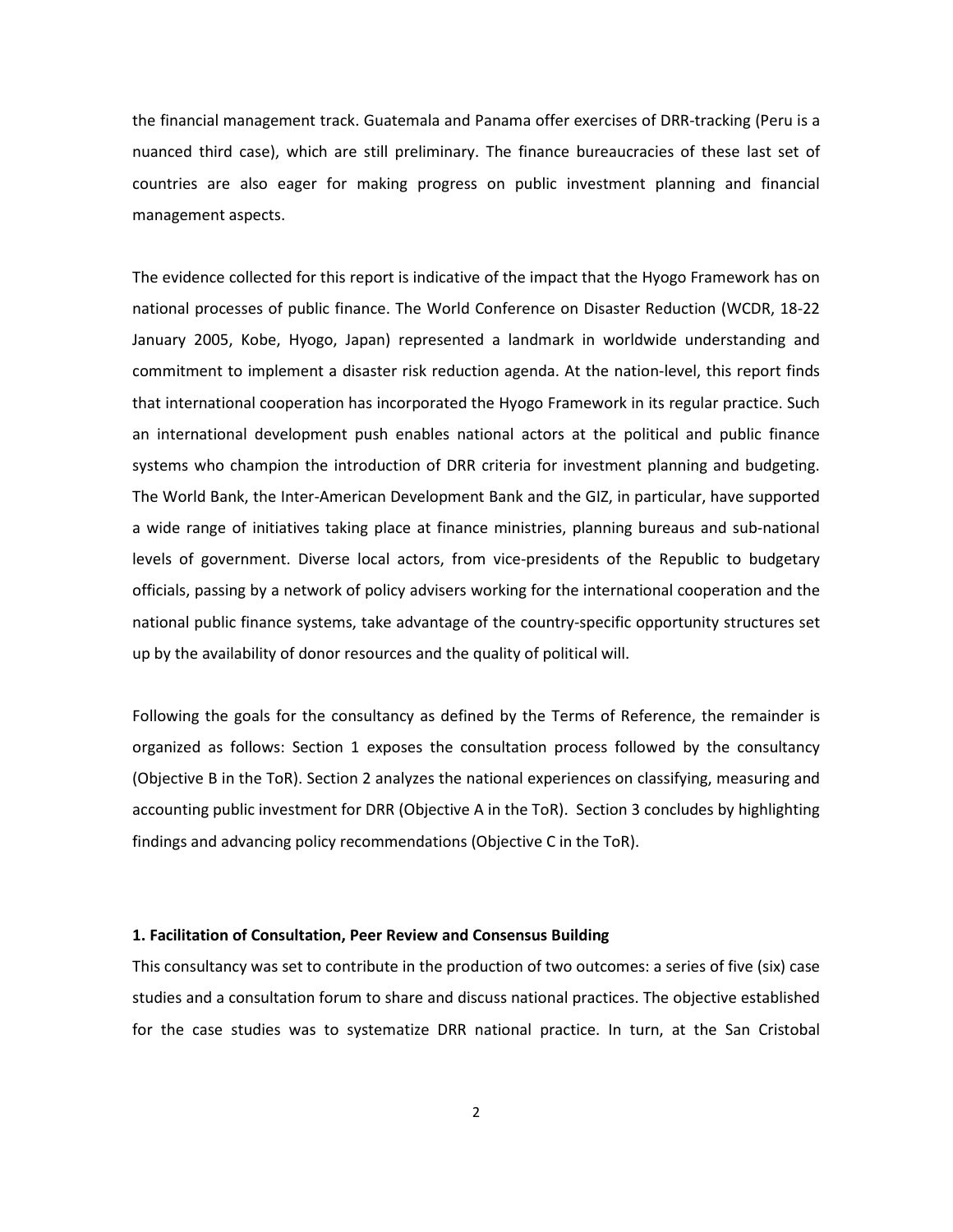Consultation Forum, the consultant was instructed to facilitate the discussion and further systematization of national experiences.

## **1.1. Case Studies Drafting**

The methodology pursued for the case studies followed five steps. First, UNISDR carried out an initial coordination with a national "contact person", a high-level public servant of the national public finance system (bureaucrats at the ministry of finance or the ministry of planning). Secondly, the consultant established a direct communication with the national contact person and carried out a country visit in August to define the scope of the case study, to gather data and secondary sources for the production of the document, and to interview relevant policy actors. Thirdly, the drafting of the case studies, by either the consultant or a national team, took place since mid-August to mid-September. Fourthly, a process of internal consultation took place, in order to get an "approval" of the drafted case studies by the contact persons. National partners were told that the case studies would be compiled and made available to San Cristobal Forum participants. Finally, a two-week period for revision was established so that the national delegations could carry out adjustments to the drafts presented at San Cristobal.

The designated contact persons are listed in Table 1. The variety of state organizations listed gives a first indication on the variation of DRR national experiences, since the leading agencies have different mandates, such as planning, budgeting and the development of financial instruments.

| Country    | <b>Contact Person</b><br><b>State Organization</b> |                              |  |
|------------|----------------------------------------------------|------------------------------|--|
| Colombia   | Juan Dionisio Arabia                               | Ministry of Finance and      |  |
|            |                                                    | Public Credit, General       |  |
|            |                                                    | Directorate of Public Credit |  |
|            |                                                    | and National Treasury        |  |
| Costa Rica | Francisco Tula                                     | Ministry of Planning and     |  |
|            |                                                    | Economic<br>Policy,          |  |
|            |                                                    | <b>Investments Unit</b>      |  |
| Guatemala  | Guillermo<br>Jorge                                 | Ministry of Economy<br>and   |  |
|            | Escobar                                            | Finance                      |  |
| Mexico     | Salvador Prieto                                    | Ministry of Finance<br>and   |  |
|            |                                                    | Public Credit, Unit<br>of    |  |
|            |                                                    | Insurance, Pensions<br>and   |  |
|            |                                                    | Social Security              |  |

**Table 1. Case Study Drafting: Contact Persons and Organizations**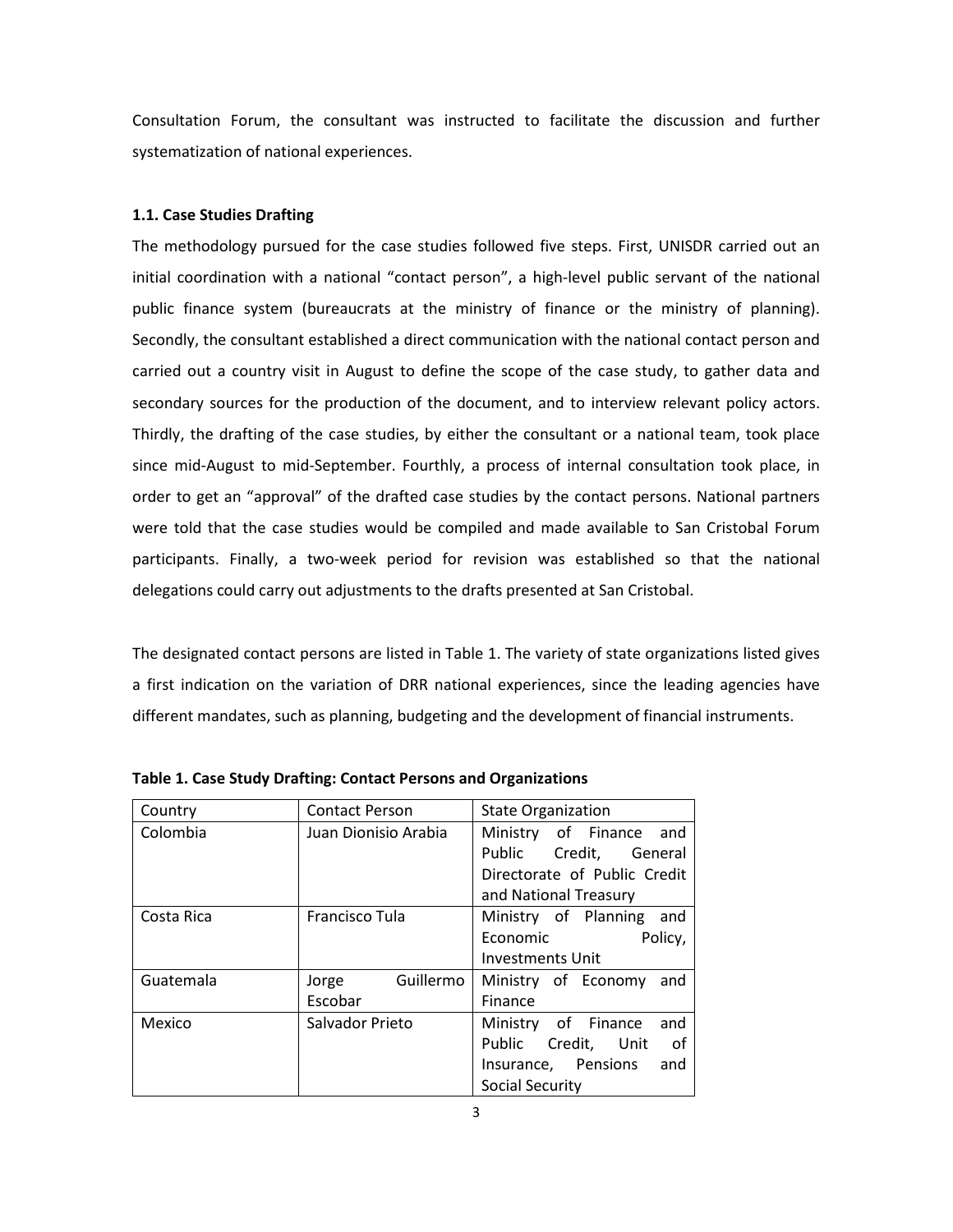| Panama | Alejandro Vernaza | Ministry of Economy and     |  |
|--------|-------------------|-----------------------------|--|
|        |                   | Finance, Directorate of the |  |
|        |                   | <b>Budget</b>               |  |
| Peru   | Jorge Escurra     | Ministry of Economy and     |  |
|        |                   | οf<br>Finance, Directorate  |  |
|        |                   | <b>Investments Planning</b> |  |

Research in Peru worked as a pilot case study. Interviews and data gathering were carried out in early August, taking advantage of the residence of the consultant and the early designation of a contact person. Then, a general guideline (see Annex 1, *Ayuda Memoria*) was elaborated and sent over the remaining national contact persons, as soon as the contact with governments was established by UNISDR.

## **1.2. The San Cristobal Forum**

The participation of the consultant in the San Cristobal Forum took the form of supporting the organization of the actual event, chairing some of the sessions, summarizing exchanges and lessons learned for forum participants at the end of day one, delivering a first comparative analysis of national experiences on day two, and facilitating communication among delegations and the dissemination of national experiences throughout the event. A total of 23 representatives from Ministries of Finance and Planning from 6 different countries participated: Francisco Tula, Alvaro Montero, Johanna Salas, Roberto Flores, and Rosaura Trigueros Elizondo (Costa Rica); Jorge Guillermo Escobar and Luis Ovando (Guatemala); Salvador Pérez, Laura Gurza, Anne Lice Hernández, Luis Eduardo Pérez, Luis Miguel García, Liliana López, Ana Laura Ayala, and Rubem Hofliger Topete (Mexico); Alejandro Vernaza, Vladimir Vásquez, Manuel Bernal and Julio Miranda(from Panama); and Wilfredo Huarcaya, Martín Orellana, Jaime Saavedra and Wilmer Chuquilín (Peru).

The San Cristobal Forum started with two questions that resonated in much of what was discussed during the two days: whether there was investment for development or only disaster reconstruction expenditure and how could DRR get institutionalized. With regard to the question of development expenditure, expositors showed that much of the progress done with regard to DRR steams from national processes of planning system strengthening. The presentations of the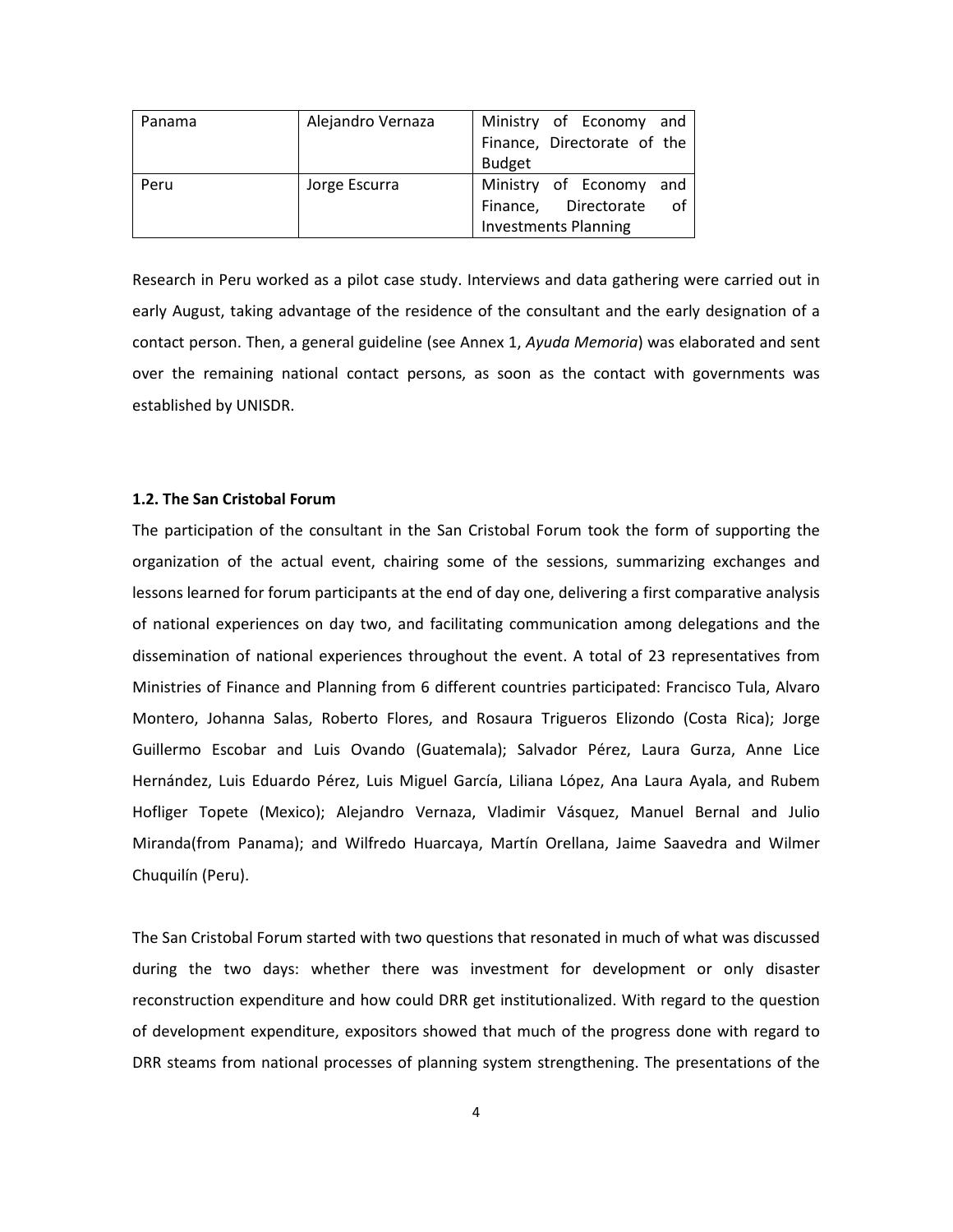Panama, Costa Rica and Peru experiences, in particular, showed that the improvement of planning practice enables the improvement of DRR practice. Regarding the question on institutionalizing DRR, expositors showed that the actual way by which DRR concern and practice have unfolded takes diverse national forms: data banks and disaster risk maps; pre-investment risk analysis, including manuals, capacitation, and public investment regulations mandating risk analysis; budgetary exercises to track DRR expenditure; budgetary programs to account for multi-sectoral and multi-level DRR expenditure, and financial instruments to manage and transfer catastrophe risk.

Another lesson learned at San Cristobal as well as during the case study research was the importance of policy leadership. All of the cases have experienced an improvement on enabling conditions. Disasters have improved in intensity worldwide and the public pays more attention to it, thanks to the visibility given by the global climate change debate. Political stability enhances the continuity of macro policy processes. Economic stability also constitutes a general achievement for the region. National political authorities are more sympathetic to DRR policies. And there is willingness and resources from the international cooperation to implement DRR policies. In sum, conditions are much more favorable than two decades ago. With all, the diverse forms that policy progress has taken in the six studied cases are a function of the leadership role played by a network of politicians, technocrats and supportive experts.

Having already mentioned the role played by the international cooperation, it is important to highlight that the diffusion of DRR policies appears to be a case of synergetic partnership among international development agencies. Time and again, interviewed technocrats manifested their satisfaction with the support of WB, IADB and GIZ projects, while considering that such initiatives supported one to the other, rather than produce a duplication of efforts which is not an uncommon observation in development practice.

The content of the case studies is schematized and reported in Section 2.

Functionaries of the hosting country presented evidence and reflections not developed in the case study. FONDEN General Director Rubem Hofliger Topete presented the Mexican experience of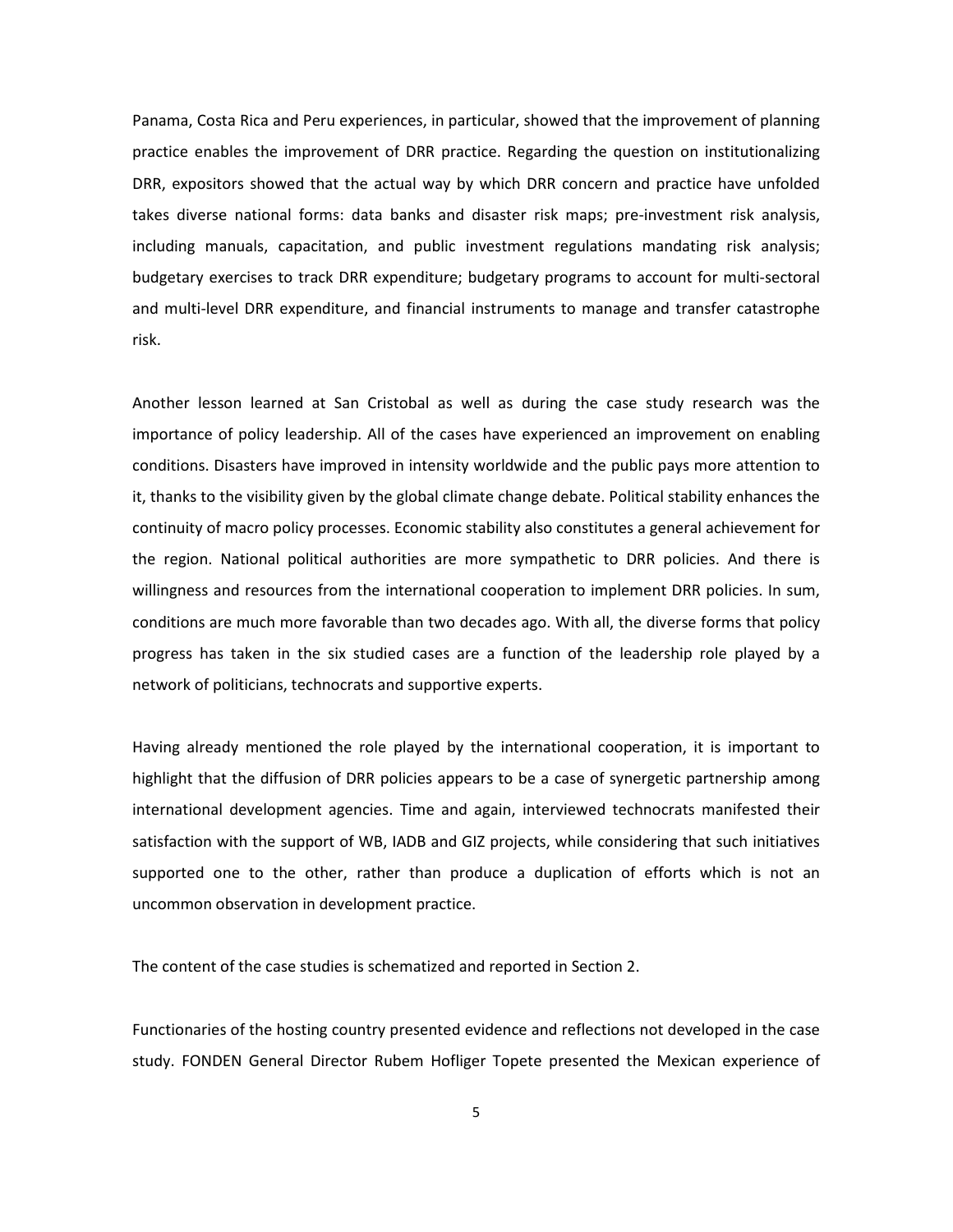reconstruction with a risk prevention approach, with estimations of how more profitable it is "to build back better" than to get infrastructure back to its-pre disaster state. In the case of Tabasco, in particular, after the 2007 floods, reconstruction followed a DRR approach, using upgraded construction codes, building on ad-hoc hydrology studies to understand the complexities of the river basin system of the state of Tabasco as well as on ad-hoc urban planning and human geography (*acondicionamiento del territorio*) studies. The presentation aimed to show the importance of resilience in the face of severe disasters. The information system built over the years by the government of Mexico documents very clearly that in 2010 infrastructure damage was smaller than in 2007 despite rain intensity was much higher.

FONDEN is working in partnership with the World Bank to develop a series of relevant macro studies: an integrative evaluation of DRR investment, an assessment of the use of data banks on disaster risks in policy making, an analysis of the impact of DRR investment, as well as more specific studies. The World Bank is working on a final report that will be made available to the public.

Forum dynamics during the second day revolved on exchanges at working tables. The working table on how-to-track-DRR found important similarities between the tracking exercises carried out in Mexico and Philippines. Yet, while the study on the Philippines has worked only direct DRR expenditure, the World Bank study on Mexico is developing a methodology that aims to quantify embedded expenditure as well. This issue raised a discussion. For some experts, embedded investment is a problem with no apparent solution, since incremental costing is not easy to disentangle. Another issue raised was that of institutionalization: how would the exercise of tracking DRR could become a recurrent and standardized governmental practice?

The budgetary table produced an insightful discussion too. There was awareness that the methodology designed to classify expenditure might not have a correspondence with the actual classification because of the lack of training of functionaries from spending units and because they could think that the tool could be used to assign rather than to classify. Thus, there was a recommendation to support a long-term process of training and capacity building with methodological guidelines.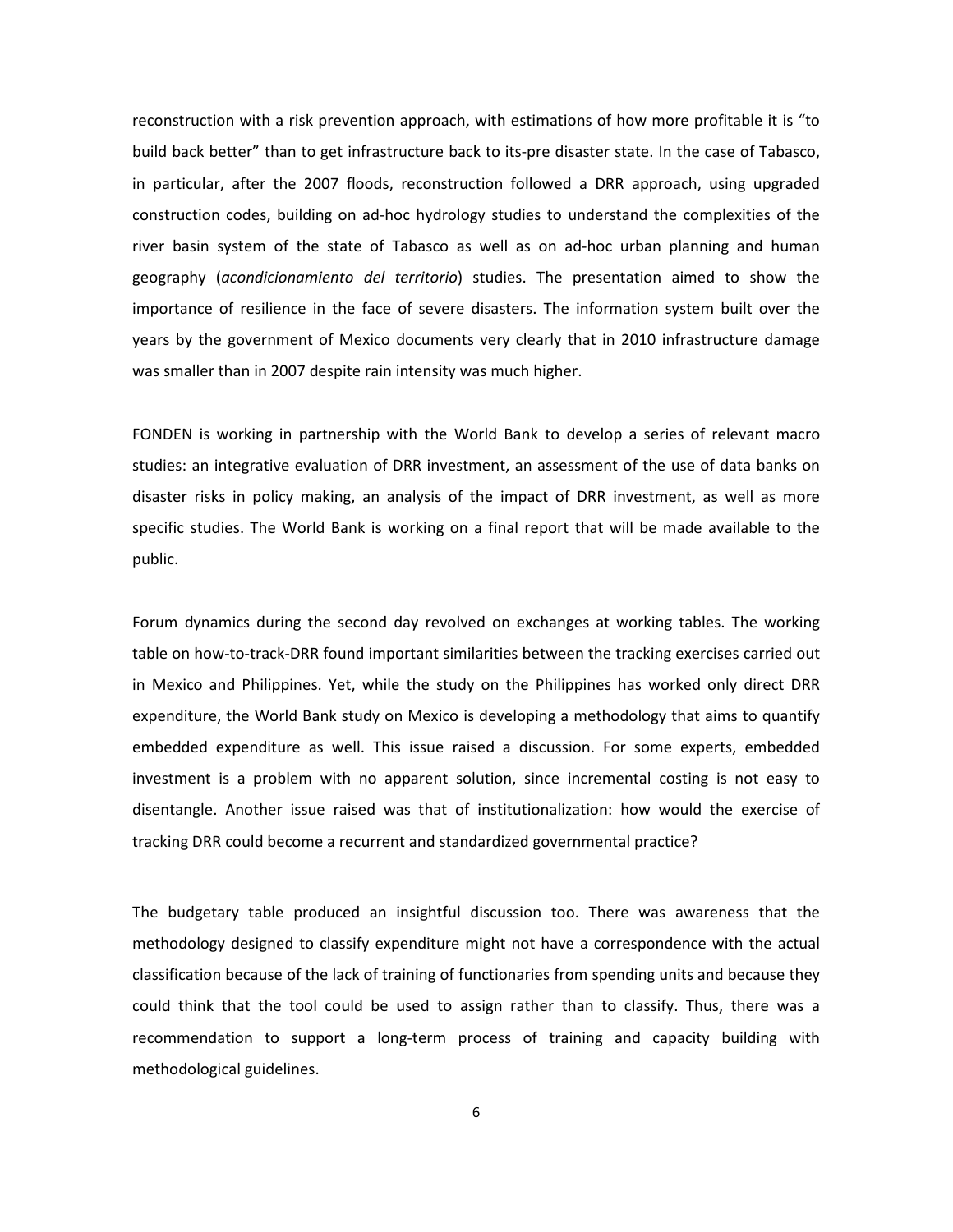In addition, the table discussed what to do with old public investment. There was the opinion that old public investment is depreciated at that should be accounted by the public finance system. In addition, expenditure targeted to repair old infrastructure constitutes a reposition of depreciated capital more than the addition of new one. From a risk management perspective, moreover, such a form of expenditure does not fit in DRR criteria.

Finally the enabling conditions table discussed extensively on the roles played by politicians and the international cooperation in the construction of DRR practice. An issue raised was the awareness needed for the perverse incentives that DRR initiatives can create. Discussants agreed in the view that if there is a fund for DRR investments, such a device could create the incentives on sub-national levels of government and expending agencies to ask for more and more resources and do less and less on their own

In the afternoon session of the second day, UNISDR presented a Road Map (see Annex 3). Forum participants requested minor modifications that were incorporated into it. A recurrent call made to UNISDR was to help in normalizing risk analysis variables, risk assessment methodologies, budgetary classifiers and so on. A second request was the set up by UNISDR of a mechanism for the continuity of practice exchanges.

Asian experts told the consultant that they were satisfied with the forum and that expected the exchange of experiences would continue in a near future at an Asia forum.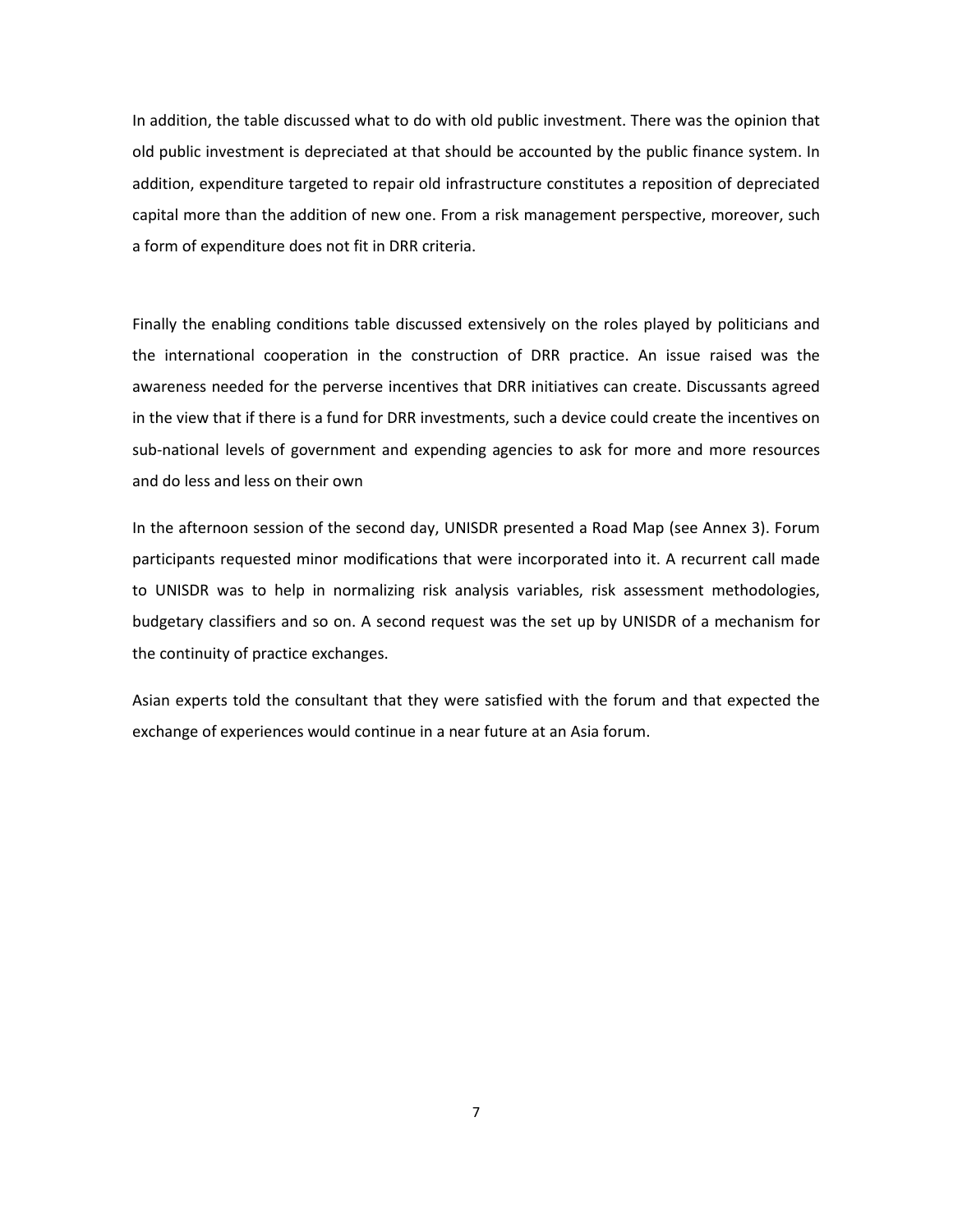#### **2. Analysis of the Practice in Classifying, Measuring and Accounting DRR Investments**

This section summarizes the lessons learned from the case studies on national practices for the accounting of DRR investments. Following the ToR, the section starts by documenting existing mechanisms for allocating and tracking DRR investments. Then, it explains the unfeasibility of differentiated stand-alone and mainstreamed investments with the general level of information and within the timeframe of the study. Finally, the section identifies good practices, lessons learned and knowledge gaps.

#### **2.1. Mechanisms for Allocating and Tracking DRR Investments**

The public finance systems of Guatemala and Peru have produced the most systematized mechanisms for allocating and tracking DRR expenditure. By incorporating risk analysis criteria to their investment planning systems, Costa Rica and Panama have developed instruments that can favor a future systematization of DRR investments. Mexico has not advanced in this direction. However, the study carried out in collaboration with the World Bank should conduce to the production of systematic DRR accounting.

#### **Costa Rica**

The Ministry of Planning (MIDEPLAN) has advanced in the development of instruments for preinvestment design and evaluation that incorporate risk analysis criteria. This means that eventually investment projects could provide information on how much of a specific project is allocated to reduce the disaster risk associated to it. If new regulations succeed in making risk analysis criteria an integral part of investment planning and the budgetary system is properly linked to the planning system, the changes undergone will produce a mechanism for tracking DRR investments. In terms of criteria and mechanisms developed to allocate DRR investment, there is no apparent development. As the new planning regulation mandates, all projects passing by the SNIP need to carry out risk analysis and DRR investment. In the vision of the policy set, all investments that involve disaster risk should plan for investments that reduce it. Other than that, there is no guideline or methodology to prioritize DRR expenditure. In other words, there is no apparent definition of types of investments, associated to disaster-prone sectors or geographies that should be privileged.

8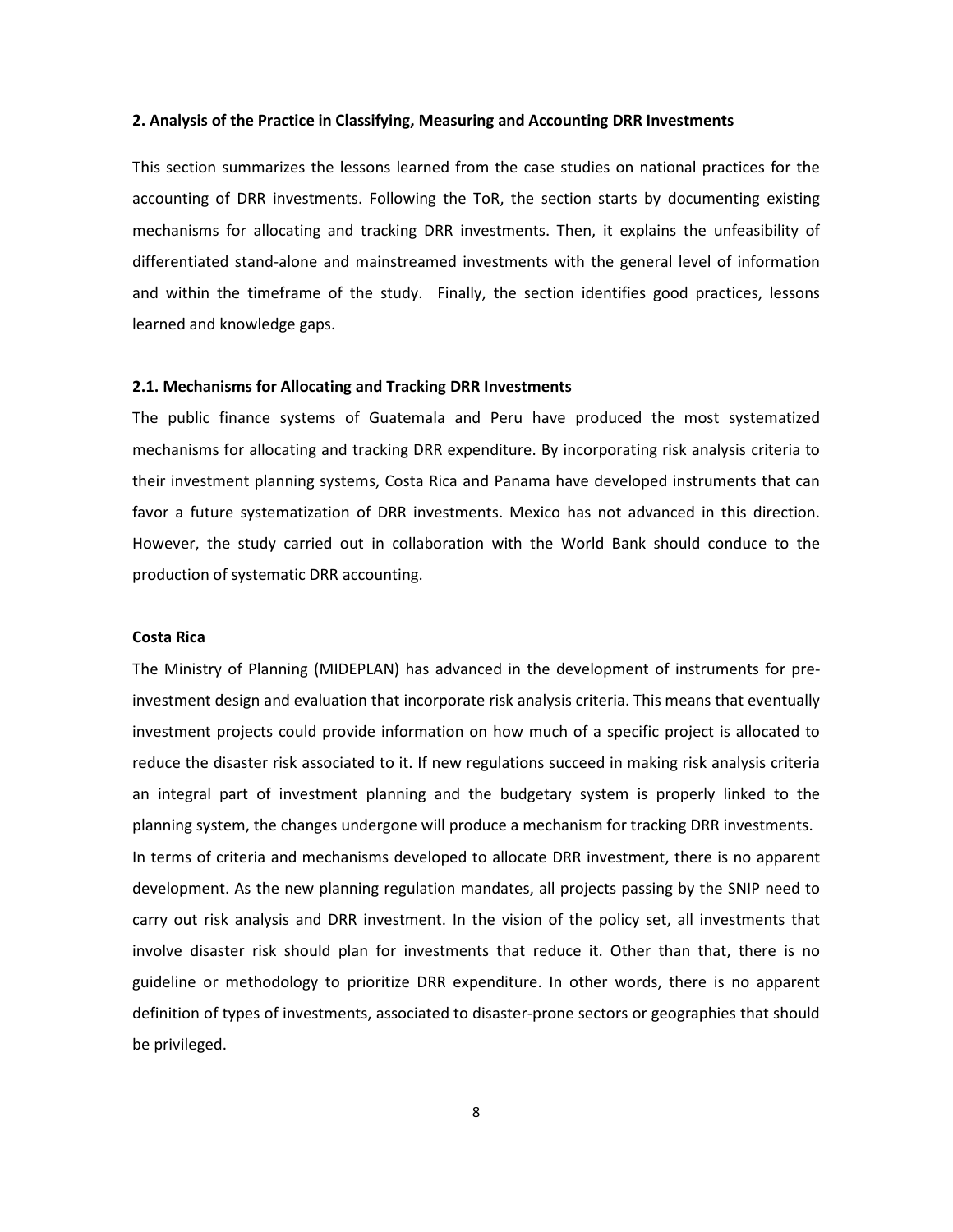#### **Guatemala**

The only attempt of producing a comprehensive indicator of DRR expenditure has been done by Guatemala´s Ministry of Finance (MINFIN) in 2010. The tool is called the *etiquetador* ("label maker") for Attention of Disasters and Risk Mangement. For 2010, the etiquetador amounted more than US\$800 million.

The mechanism to determine what gets accounted for the *etiquetador* is as follows. First, at each spending agency the financial administration unit and the planning unit determine what expenditures should be incorporated. Then MINFIN reviews the classification and an eventual iterative process follows until the classification is agreed.

The *etiquetador* can be assigned for four dimensions of disaster risk management expenditure: (i) identification and analysis, (ii) preparation and capacity making, (iii) disaster response, and (iv) disaster recovery. Thus, the indicator gets together both disaster risk reduction and disaster response types of expenditure. While DRR expenditure reduces the vulnerability to loose assets, disaster response expenditure replaces lost assets. Thus, in principle, the *etiquetador* would produce an over-estimation of actual DRR investment. The following graph show the budgetary classification produced by the instrument.



**Picture 1. Guatemala: Expenditure in Disaster Risk Reduction Management, Year 2010** 

Source: Guatemala Case Study.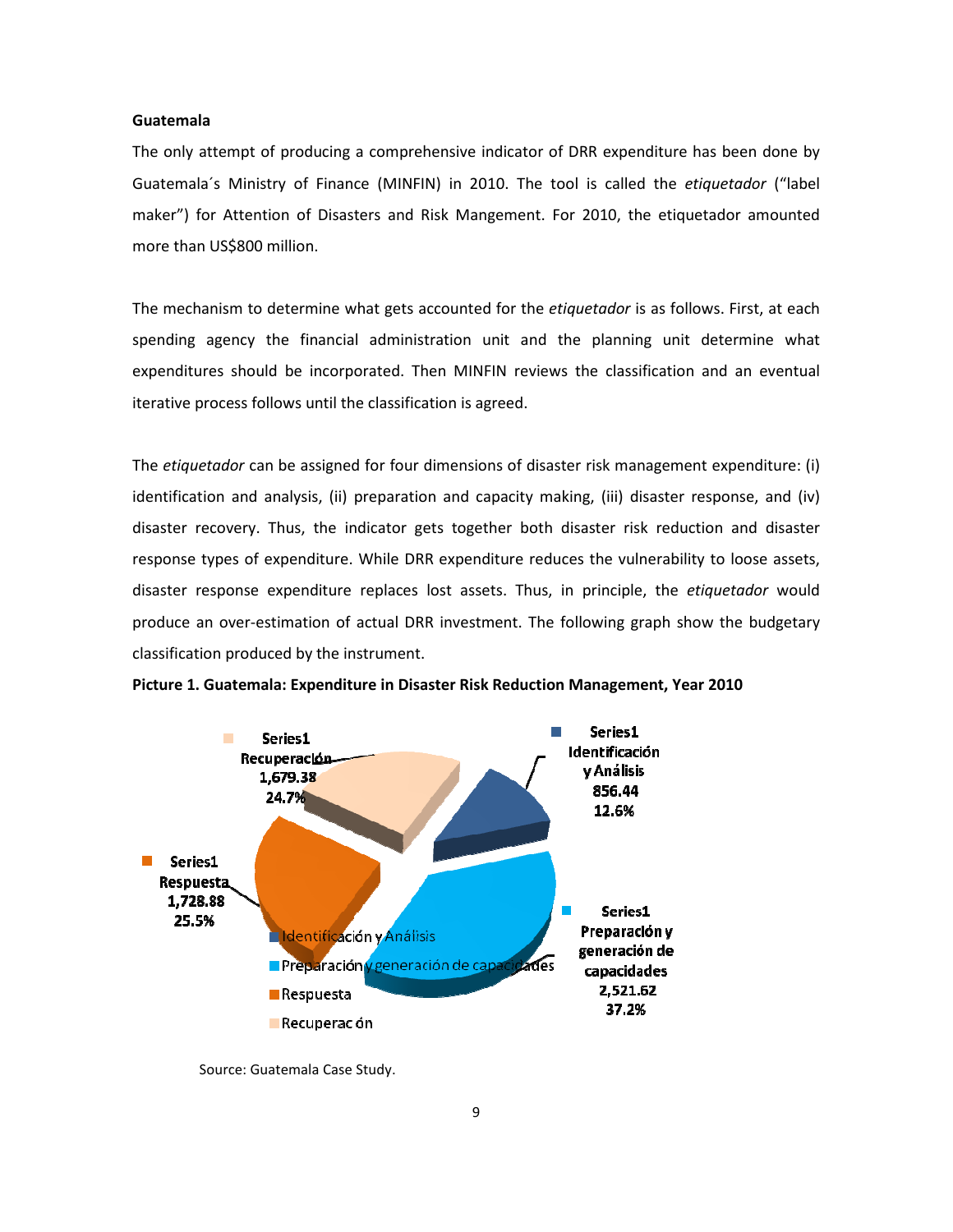The actual coding of expenditures follows the general budgetary three-level system, of two digits per level. From generic to specific, the levels are "goal", "function" and "division". The goal (finalidad) Attention to Disasters and Risk Management has the code 04. The function Service of Prevention and Control of Fires gets the code 0401. Within it, the division Service of Prevention and Control of Fires and Emergency Rescue is coded 040101. And so on.

|                            | Código |    | Descripción                                                                                 |  |  |
|----------------------------|--------|----|---------------------------------------------------------------------------------------------|--|--|
| Finalidad Función División |        |    |                                                                                             |  |  |
| 01                         |        |    | SERVICIOS PÚBLICOS GENERALES                                                                |  |  |
| 02                         |        |    | <b>DEFENSA</b>                                                                              |  |  |
| 03                         |        |    | ORDEN PÚBLICO Y SEGURIDAD CIUDADANA                                                         |  |  |
| 04                         |        |    | ATENCIÓN A DESASTRES Y GESTIÓN DE RIESGOS                                                   |  |  |
|                            | 01     |    | Servicios de Prevención y Control de Incendios, y Servicios de Rescate y Auxilio            |  |  |
|                            |        | 01 | Servicios de prevención y control de incendios, y servicios de rescate y auxilio            |  |  |
|                            | 02     |    | Gestión para la Reducción de Riesgos a Desastres                                            |  |  |
|                            |        | 01 | Gestión respectiva de riesgos a desastres                                                   |  |  |
|                            |        | 02 | Gestión correctiva o compensatoria de desastres                                             |  |  |
|                            | 03     |    | Investigación y Desarrollo Relacionados con la Atención a Desastres y Gestión de<br>Riesgos |  |  |
|                            |        | 01 | Investigación y desarrollo relacionados con Atención a Desastres y Gestión de Riesgos       |  |  |
|                            | 04     |    | Atención a Desastres y Gestión de Riesgos                                                   |  |  |
|                            |        | 01 | Atención a Desastres y Gestión de Riesgos n.c.d.                                            |  |  |
| 0 <sub>5</sub>             |        |    | <b>ASUNTOS ECONÓMICOS</b>                                                                   |  |  |
| 06                         |        |    | PROTECCIÓN AMBIENTAL                                                                        |  |  |
| 07                         |        |    | URBANIZACIÓN Y SERVICIOS COMUNITARIOS                                                       |  |  |
| 08                         |        |    | <b>SALUD</b>                                                                                |  |  |
| 09                         |        |    | ACTIVIDADES DEPORTIVAS, RECREATIVAS, CULTURA Y RELIGIÓN                                     |  |  |
| 10                         |        |    | <b>EDUCACIÓN</b>                                                                            |  |  |
| .11                        |        |    | <b>PROTECCIÓN SOCIAL</b>                                                                    |  |  |
| 12                         |        |    | TRANSACCIONES DE LA DEUDA PÚBLICA                                                           |  |  |

#### **Table 2. The** *Etiquetador Presupuestario* **of Guatemala**

Source: Guatemala Case Study

### **Mexico**

There is no experience in the Mexican case with the elaboration of an indicator for DRR expenditure. Nonetheless, the World Bank is currently supporting an exercise of the kind.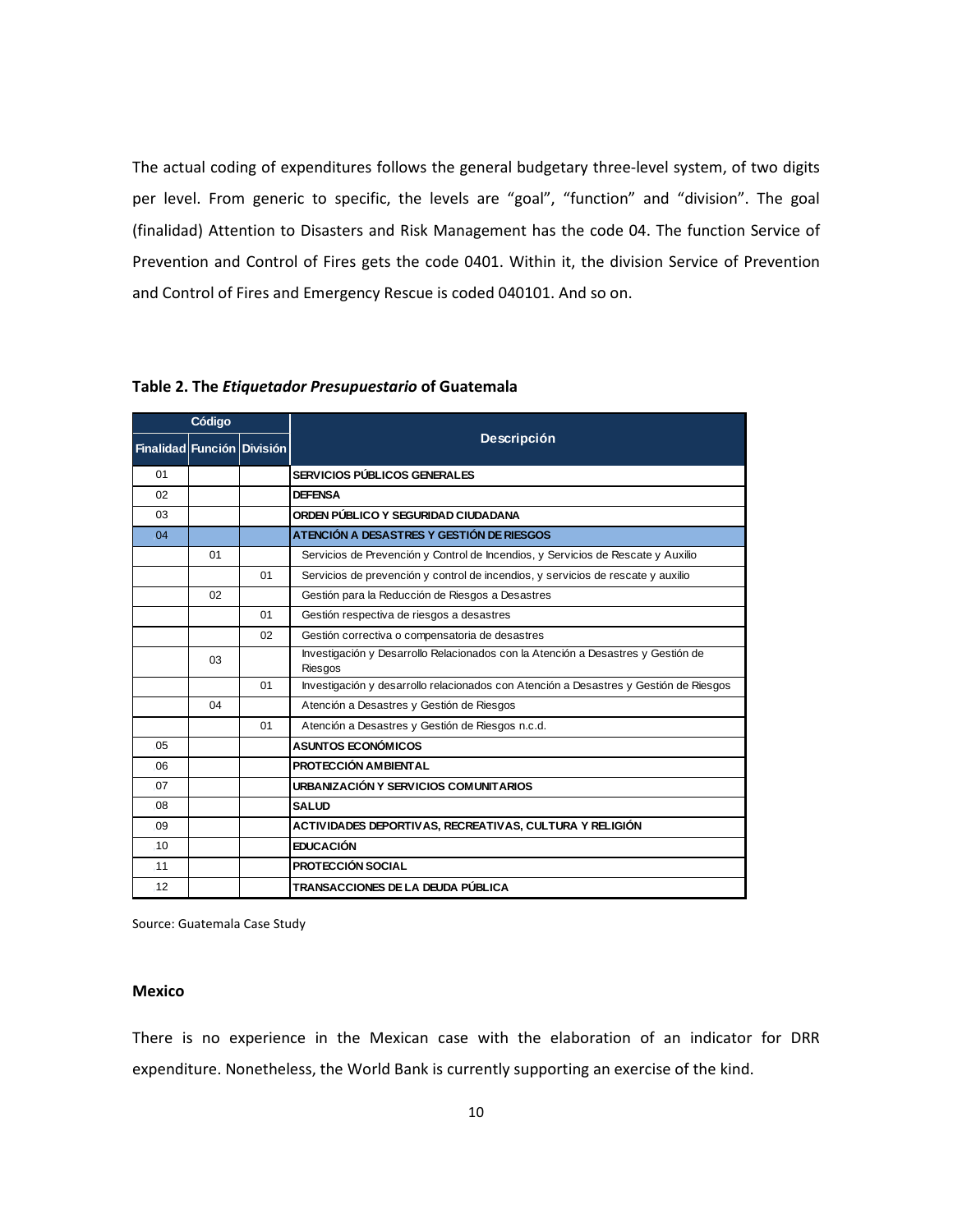#### **Panama**

Resembling the case of Peru, the implementation of DRR initiatives in Panama is highly influenced by the development of a system for public investment planning (called SINIP in this case) and a financial management system (SIAFPA), which give wider mandate and resources to the Ministry of Economy and Finance (MEF) and the Directorate of Investment Planning (DPI, *Dirección de Programación de Inversiones*) within in. DPI is carrying out the "Comprehensive System of Planning, Monitoring and Evaluation of Projects" (SIPMEP), a computational too, which should support much of the DRR-related initiatives taking place.

A DRR tracking and accounting exercise took place in 2010. The estimation took place in the context of negotiating with the World Bank a fund for expenditure contingent to disasters (CAT-DDO). The credit was conditioned to the production of the figure. The DPI was given the task to carry out the estimation of how much the government had spent in the prevention, mitigation, response and reconstruction over the last decade. The categories are the same that Guatemala used for its contemporary exercise of the *clasificador presupuestario*, so that some process of diffusion between experiences took place. The investment allocated amounted about US\$ 200 million in 2000-2010 (see Table X).

From the two experiences on DRR accounting, the Panama technocrats have done the most open evaluation and reflection. In their view, the exercise suffered of serious shortcomings. First, it was highly difficult to track DRR expenditure since the budgetary system provides little information to identify and classify DRR expenditure. Secondly, the difficulty was higher for tracking proper DRR investment, i.e. in prevention and mitigation, while not so for identifying expenditure in emergency response and reconstruction. Thirdly, the general lack of information meant that in practice MEF functionaries had to sit together with sectoral functionaries to discriminate and construct DRR expenditure information. That functionaries frequently leave the state apparatus meant a double challenge for the data reconstruction, making the exercise fruitless. Finally, it turned out that the best documented information corresponded to unplanned response and reconstruction expenses, when a disaster demanded an addendum of the budget. In sum, the indicator produced by Panama is not reliable as it corresponds more to response and rehabilitation expenditure more than to proper DRR expenditure, and the direct and indirect information collected is not deemed reliable by MEF experts.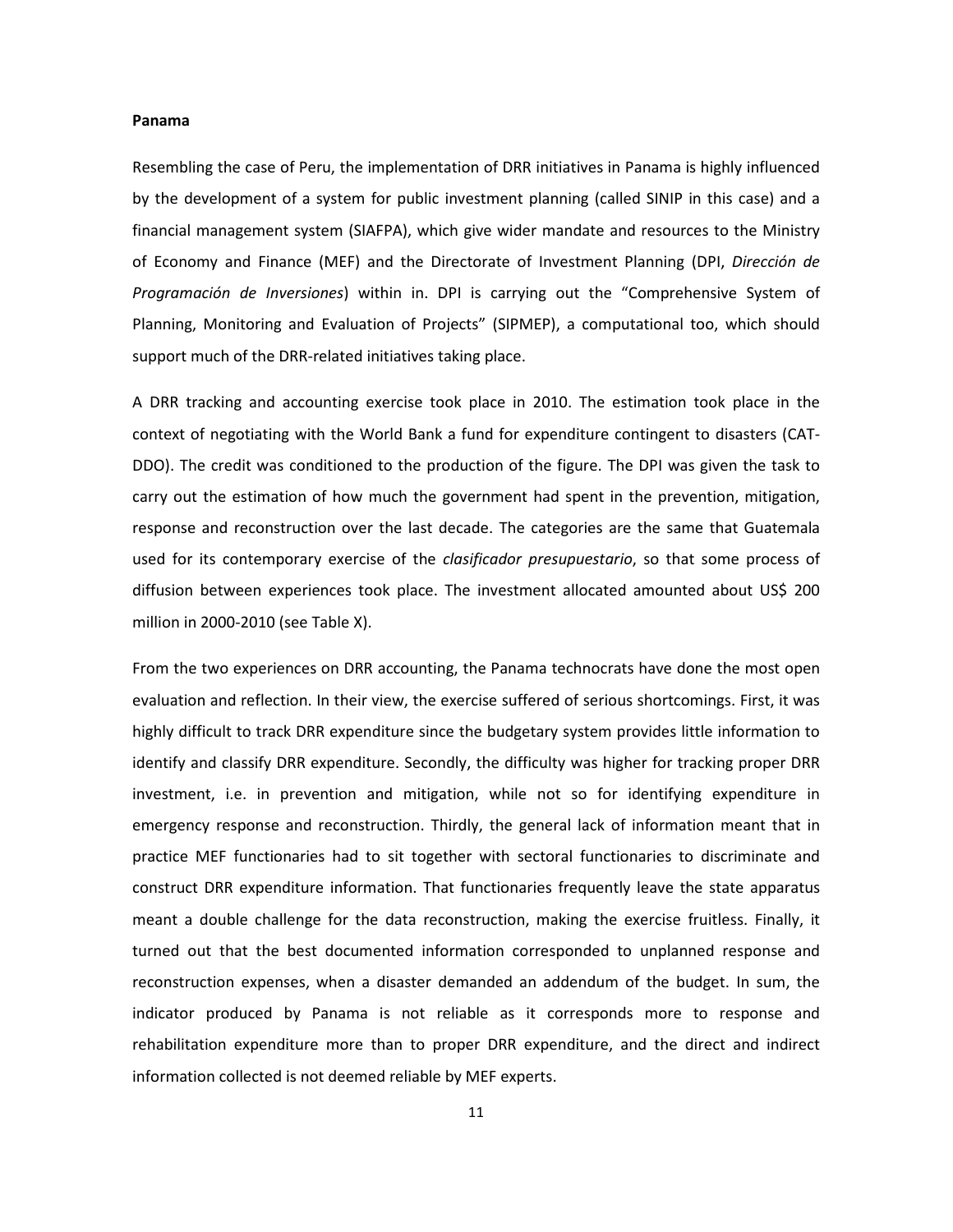## **Table 3.**

# **MINISTERIO DE ECONOMÍA Y FINANZAS DIRECCIÓN DE PROGRAMACIÓN DE INVERSIONES INFORMACIÓN DE PRESUPUESTO ASIGNADO POR DESASTRES NATURALES**

por entidad, año y monto asignado

| $\mathsf{N}^0$<br><b>INSTITUCIÓN</b>                     | 2000      | 2001       | 2002       | 2003      | 2004      | 2005       | 2006      | 2007       | 2008       | 2009       | 30 de sept. 2010 | <b>TOTAL</b><br><b>FUNCIONAMIENTO</b> | <b>TOTAL INVERSIÓN</b> |
|----------------------------------------------------------|-----------|------------|------------|-----------|-----------|------------|-----------|------------|------------|------------|------------------|---------------------------------------|------------------------|
| Sistema Nacional de Protección Civil                     | 1,318,000 | 1,621,000  | 1,638,249  | 2,121,000 | 2,121,000 | 2,121,000  | 2,411,000 | 2,647,650  | 2,814,711  | 5,012,987  | 4,479,316        |                                       |                        |
| <b>INVERSIONES</b>                                       |           |            |            |           |           |            |           |            |            |            |                  |                                       |                        |
| GASTOS DE FUNCIONAMIENTO                                 | 1,318,000 | 1,621,000  | 1,638,249  | 2,121,000 | 2,121,000 | 2,121,000  | 2,411,000 | 2,647,650  | 2,814,711  | 5,012,987  | 4,479,316        | 28,305,913                            |                        |
| Ministerio de la Presidencia (PAN)                       |           |            |            |           |           | 570,702    | 1,714,587 | 2,594,381  | 7,099,947  | 4,590,331  | 2,655,174        |                                       |                        |
| <b>INVERSIONES</b>                                       |           |            |            |           |           | 570,702    | 1,714,587 | 2,594,381  | 7.099.94   | 4.590.331  | 2,655,174        |                                       | 19,225,122             |
| GASTOS DE FUNCIONAMIENTO                                 |           |            |            |           |           |            |           |            |            |            |                  |                                       |                        |
| 3 Ministerio de Educación                                | $\theta$  |            |            |           |           |            |           |            | 1,290,000  |            |                  |                                       |                        |
| <b>INVERSIONES</b>                                       |           |            |            |           |           |            |           |            | 1,290,000  |            |                  |                                       | 1,290,000              |
| GASTOS DE FUNCIONAMIENTO                                 |           |            |            |           |           |            |           |            |            |            |                  |                                       |                        |
| Ministerio de Desarrollo Agropecuario                    |           | 15,400,000 | 18,699,000 | 955,073   | 1,262,500 | 2,500,000  | 2,125,000 | 2,125,000  | 2,500,000  | 2,500,000  | 2,500,000        |                                       |                        |
| <b>INVERSIONES</b>                                       |           | 15,400,00  | 18,699,000 | 955,073   | 1,262,500 | 2,500,000  | 2,125,000 | 2,125,000  | 2,500,000  | 2,500,000  | 2,500,000        |                                       | 50,566,573             |
| <b>GASTOS DE FUNCIONAMIENTO</b>                          |           |            |            |           |           |            |           |            |            |            |                  |                                       |                        |
| Ministerio de Obras Públicas<br>5                        | 2,862,148 | 1,904,871  | 817,777    | 420,121   | 1,529,887 | 2,511,574  | 685,591   | 4,731,928  | 5,406,316  | 12,347,291 | 97,192,849       |                                       |                        |
| <b>INVERSIONES</b>                                       | 2,862,148 | 1,904,87   | 817,777    | 420,121   | 1,529,887 | 2,507,786  | 685,591   | 4,731,928  | 4,763,244  | 12,166,184 | 96,962,199       |                                       | 129,351,736            |
| <b>GASTOS DE FUNCIONAMIENTO</b>                          |           |            |            |           |           | 3,788      |           |            | 643,072    | 181,107    | 230,650          | 1,058,617                             |                        |
| Ministerio de Salud                                      | $\theta$  |            |            |           |           |            |           | 2,000,000  |            | 7,000,000  |                  |                                       |                        |
| <b>INVERSIONES</b>                                       |           |            |            |           |           |            |           |            |            |            |                  |                                       |                        |
| GASTOS DE FUNCIONAMIENTO                                 |           |            |            |           |           |            |           | 2,000,000  |            | 7,000,000  |                  | 9,000,000                             |                        |
| 8   Instituto de Acuaductos y Alcantarillados Nacionales | $\theta$  |            |            |           |           |            |           |            |            |            |                  |                                       |                        |
| <b>INVERSIONES</b>                                       |           |            |            |           |           |            |           |            |            |            |                  |                                       |                        |
| <b>GASTOS DE FUNCIONAMIENTO</b>                          |           |            |            |           |           |            |           |            |            |            |                  |                                       |                        |
| Ministerio de Vivienda<br>$\mathfrak{g}$                 | 3,505,120 | 2,900,000  | 2,900,000  | 852,265   | 1,000,800 | 5,348,436  | 1,552,800 | 4,687,200  | 2,200,000  | 3,619,673  | 3,000,000        |                                       |                        |
| <b>INVERSIONES</b>                                       | 3,505,120 | 2,900,000  | 2,900,000  | 852,265   | 1,000,800 | 5,348,436  | 1,552,800 | 4,687,200  | 2,200,000  | 3,619,673  | 3,000,000        |                                       | 31,566,294             |
| GASTOS DE FUNCIONAMIENTO                                 |           |            |            |           |           |            |           |            |            |            |                  |                                       |                        |
| <b>TOTAL ANUAL</b>                                       | 7,685,268 | 21,825,871 | 24,055,026 | 4,348,459 | 5,914,187 | 13,051,712 | 8,488,978 | 18,786,159 | 21,310,974 | 35,070,282 | 109,827,339      | 38,364,530                            | 231,999,725            |

Source: Panama Case Study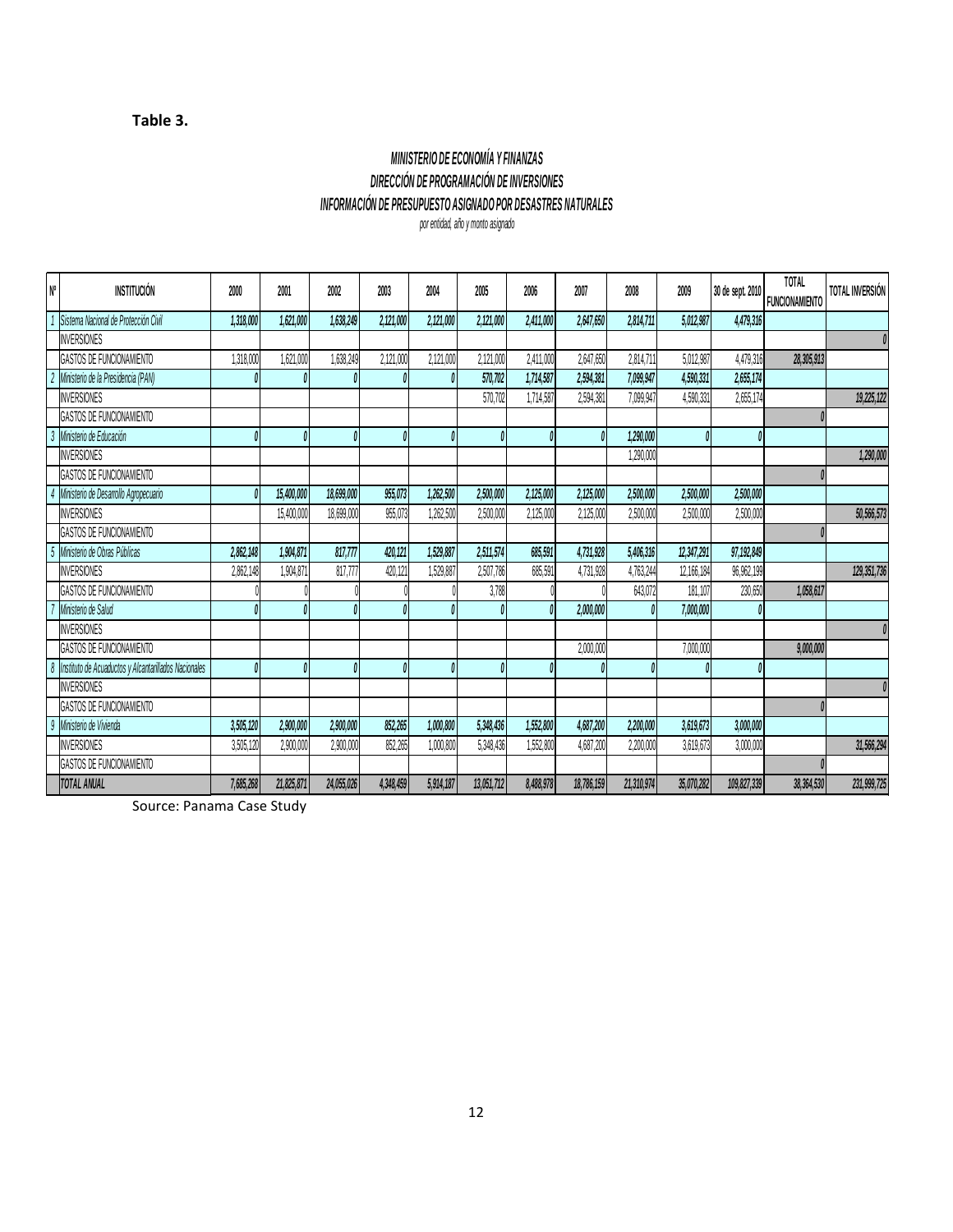The Peruvian experience on DRR accounting is limited. The Directorate of Investment Policy (*Dirección Nacional de Política de Inversiones*, DNIP) carries out a process parallel to those of Costa Rica, Guatemala and Panama in the implementation and progressive upgrade of the national system of public investment (SNIP). As in the other national cases, the incorporation of risk analysis in the public investment system can facilitate the tracking of DRR investment in a near future. The ongoing initiatives on DRR tracking are implemented by another branch of the Ministry of Economy and Finance (MEF), the Directorate of the Budget (*Dirección Nacional de Presupuesto Público*, DNPP).

DNPP created a new "budget category" for disaster prevention (Budget Category 68: Reduction of the Vulnerability and Disaster Emergency Attention)<sup>1</sup> for the 2012 budget. In the updated formal structure of the national budget, a "budget category" contains a set of "projects", or investment expenditure, and "activities", or current expenditure. In the 2012 Modified Budget, the Budget Category 68 added up to about US\$ 70 million (Nuevos Soles 179.8 million, see Table 4). Interviewed DNPP experts pointed out that these numbers had to be taken with caution because there was much work to do in training officials of spending units to classify properly their budgets. In particular, MEF officials believed that 2012 investment had not been reported properly.

| Product                                                                          | <b>Initial</b><br><b>Budget</b> | <b>Modified Budget</b> | <b>Executed by July</b><br>2012 |
|----------------------------------------------------------------------------------|---------------------------------|------------------------|---------------------------------|
| Defensas<br>Construcción<br>2005564:<br>de<br>Ribereñas                          | 39,141,241                      | 32,541,753             | 4,007,716                       |
| 3000178: Preparación y Monitoreo ante<br><b>Emergencias por Desastres</b>        | 17,011,794                      | 18,105,158             | 3,814,126                       |
| 3000179: Población Recibe Bienes de Ayuda<br>Humanitaria en Casos de Emergencias | 17,598,726                      | 17,699,894             | 682,065                         |
| 3000167: Establecimientos de Salud                                               | 3,856,105                       | 16,303,325             | 1,158,201                       |
| 3000172:<br>Agropecuarios<br>Recursos<br>Resilientes Frente a Heladas            | 9,139,336                       | 9,139,336              | 5,903,869                       |
| <b>Other Projects</b>                                                            | 52,174,390                      | 86,029,876             | 29,397,470                      |
| Budget Category 68, Total                                                        | 138,921,592                     | 179,819,342            | 44,963,447                      |

**Table 4. Budget Category 68: Reduction of the Vulnerability and Disaster Emergency Attention, Year 2012 (Nuevos Soles)**

#### **Peru**

l

<sup>&</sup>lt;sup>1</sup> Categoría Presupuestal 68: Reducción de Vulnerabilidad y Atención de Emergencias por Desastres.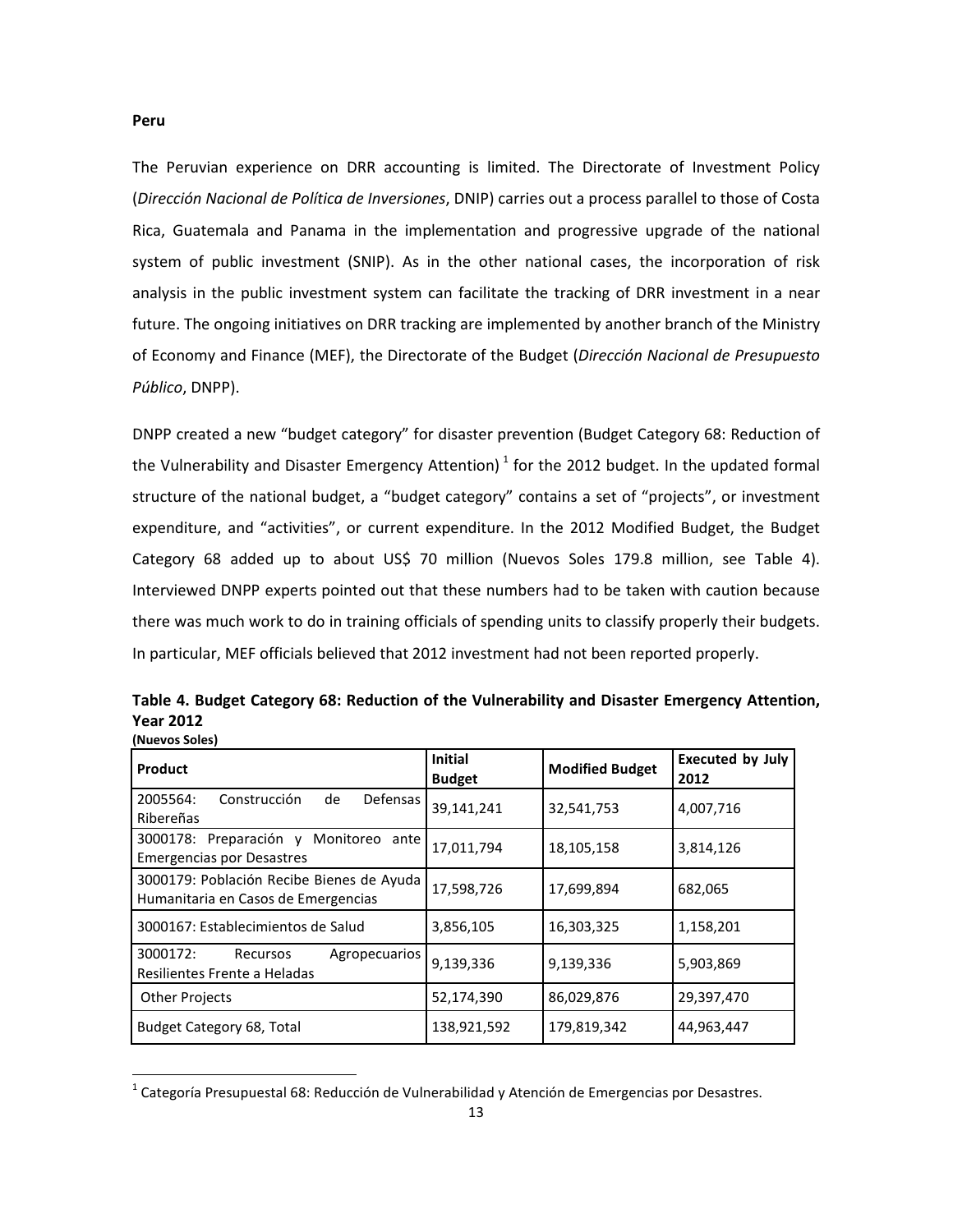| 2012 Public Budget, Total | 95,534,635,146 115,676,870,226 | 48,528,591,387 |
|---------------------------|--------------------------------|----------------|
|                           |                                |                |

Source: MEF, Portal de Transparencia, accessed on 20 August 2012.

Same as in the cases of Guatemala and Panama, the estimation includes both disaster risk prevention and disaster emergency attention. Thus, at a least a third of the 2012 disaster prevention budget shown in Table 4 was actually assigned to emergency response. Without neglecting its limitations, the available statistics offer quite useful information. For instance, the budget allows identifying that reinforcement of river basins is the most salient line of public expenditure. It also shows that regional governments and municipalities either do not spend on disaster reduction or do not report it.

As explained, the information above includes both projects ("investment expenditure") and activities ("current expenditure"), as defined for budgetary purposes. The translation of such definitions into economic ones is not straightforward. A "project" is a new state action that has a starting point and an ending point. In budgetary language, public investment does not include expenditure on "activities". On public works, maintenance is accounted as an activity, not as project. Only new infrastructure qualifies as a project. While the budgetary distinction works to have an approximation for investment in physical infrastructure, it does not do so as well for human capital. Education and training provided by government staff is commonly accounted as activities, not as projects. It could be argued that a number of activities create new capital and should be conceptualized as investment— but not all of them or not most of them.

If one is to include under the definition of public investment only the expenditure on projects, leaving activities aside, the figures shrunk significantly. In the more conservative definition, "public investment" is some US\$ 6 million (2012 Modified Budget), only about 0.05% of total public investment budgeted for 2012. Virtually the entire investment budget goes to river basin defense expenditure, through a number of relatively small projects. Table 5 shows that the distribution of the investment is skewed: Huánuco, Lima, Ancash and La Libertad concentrate 75% of the registered project expenditure for DRR and emergency response. Finally, the figures on executed budget show once more a significant gap between scheduling and spending, particularly for the expenditure taking place in Lima.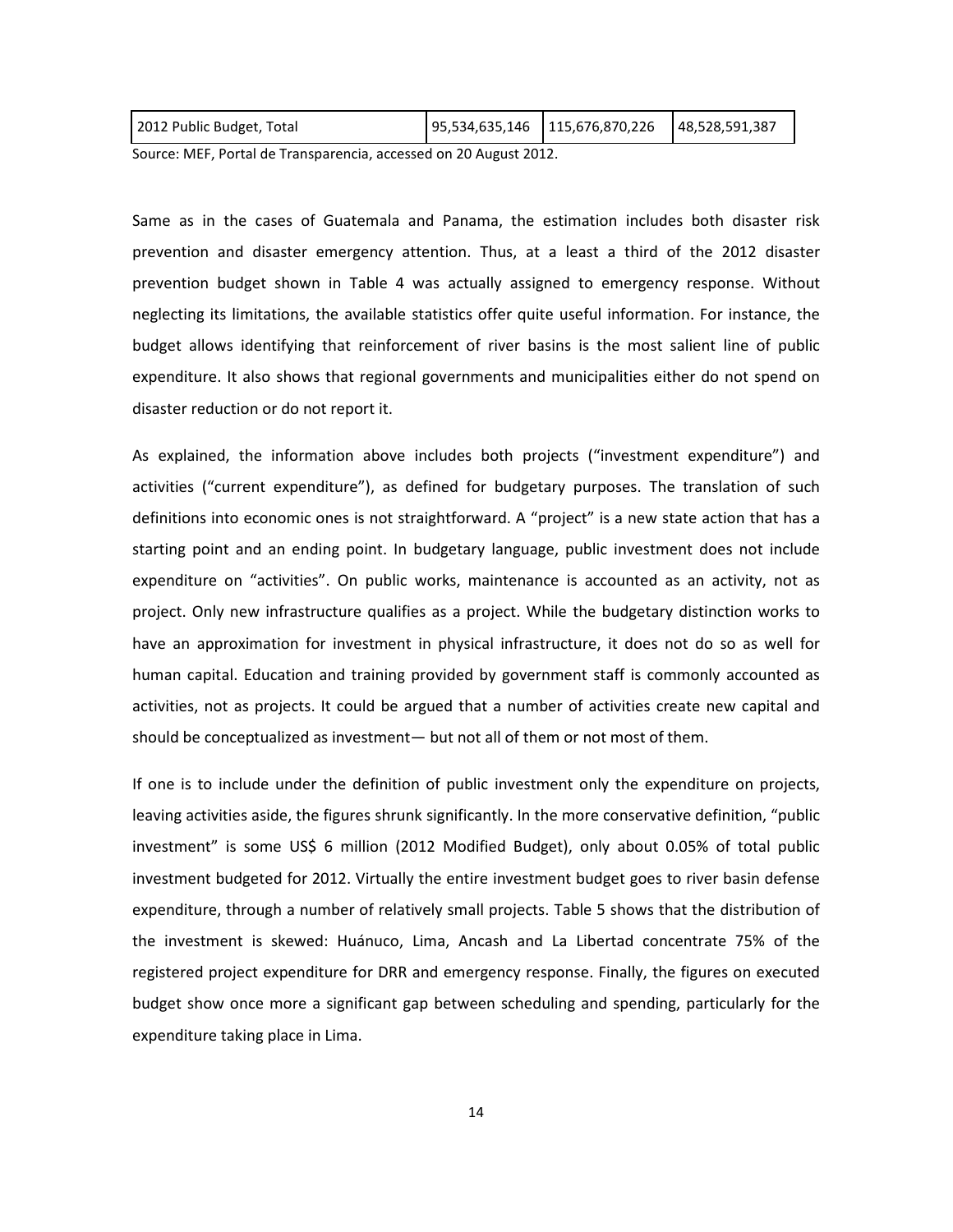| <b>Region</b>                                                                                                                    | <b>Initial</b><br><b>Budget</b> | <b>Modified Budget</b> | <b>Executed Budget</b> |  |
|----------------------------------------------------------------------------------------------------------------------------------|---------------------------------|------------------------|------------------------|--|
| Huanuco                                                                                                                          | 2,436,338                       | 3,539,290              | 1,291,930              |  |
| Lima                                                                                                                             | 1,401,107                       | 3,334,480              | 51,200                 |  |
| Ancash                                                                                                                           | 0                               | 1,526,191              | 30,000                 |  |
| La Libertad                                                                                                                      | 648,523                         | 1,411,691              | 27,596                 |  |
| Huancavelica                                                                                                                     | 0                               | 845,301                | 845,301                |  |
| Cusco                                                                                                                            | 0                               | 836,800                | 818,400                |  |
| Piura                                                                                                                            | 0                               | 824,081                | 13,400                 |  |
| San Martín                                                                                                                       | 0                               | 818,334                | 0                      |  |
| Lambayeque                                                                                                                       | 648,523                         | 710,237                | $\Omega$               |  |
| Junín                                                                                                                            | 0                               | 676,715                | 421,642                |  |
| Arequipa                                                                                                                         | 0                               | 614,787                | $\Omega$               |  |
| Ica                                                                                                                              | 290,524                         | 579,706                | 14,776                 |  |
| Ayacucho                                                                                                                         | 0                               | 77,597                 | 64,000                 |  |
| Puno                                                                                                                             | 0                               | 32,845                 | 2,000                  |  |
| Presupuestal<br>0068:<br><b>REDUCCION</b><br>Categoría<br>DE<br>VULNERABILIDAD Y ATENCION DE EMERGENCIAS POR<br>DESASTRES, Total | 5,425,015                       | 15,828,055             | 3,580,245              |  |
| Public Investment Projects 2012, Total                                                                                           | 21,149,699,995                  | 33,104,622,729         | 9,943,212,504          |  |

# **Table 5. Project Expenditure under Budget Category 68, by Region, Year 2012 (Nuevos Soles)**

Source: MEF, Portal de Transparencia, accessed on 20 August 2012.

A previous effort for accounting public expenditure on risk reduction existed in 2011, a program (set of projects and activities) on risk and emergency management. There is no direct correspondence between this budgetary definition and the followed the year later. Yet, the figures indicate that the magnitude of readily identifiable annual disaster prevention expenditure is in the vicinity of US\$ 70 million (modified budget for Budget Category 68 in 2012 and executed budget for Sub-Program 35 in 2011, see Tables 4 and 6).

| Table 6. Program 16: Risk and Emergency Management, Year 2011 |  |
|---------------------------------------------------------------|--|
| (Figures in Current Nuevos Soles)                             |  |

| Sub-Program                           | <b>Initial</b><br><b>Budget</b> | <b>Modified Budget</b> | <b>Executed Budget</b> |
|---------------------------------------|---------------------------------|------------------------|------------------------|
| 0008: ASESORAMIENTO Y APOYO           | 624.545                         | 1,021,471              | 981,311                |
| 0035: PREVENCION DE DESASTRES         | 103,604,681                     | 320,976,730            | 195,334,632            |
| 0036: ATENCION INMEDIATA DE DESASTRES | 42,553,862                      | 214,658,439            | 90,848,640             |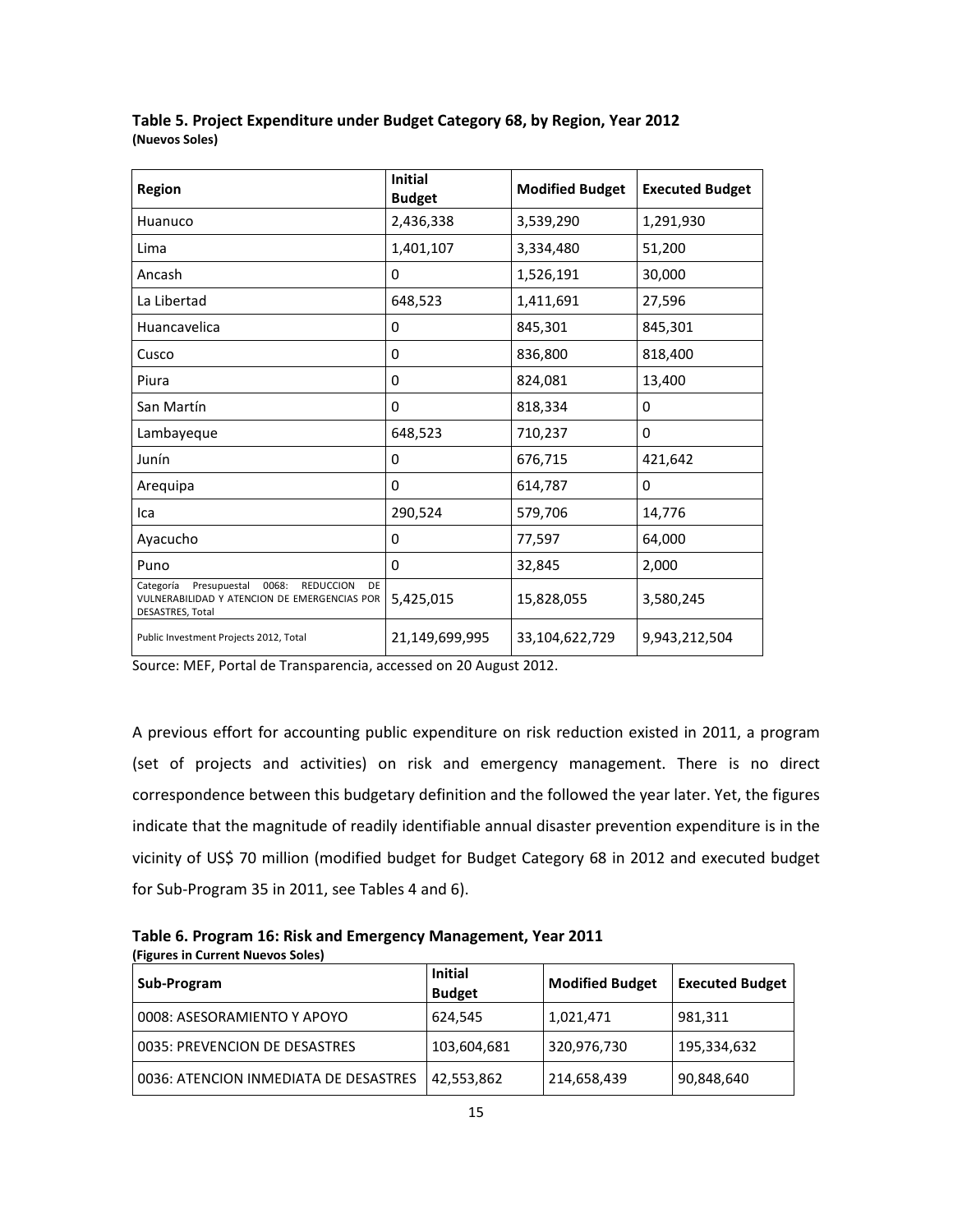| 0037:<br>CONTRA<br>DEFENSA<br>INCENDIOS<br><b>EMERGENCIAS MENORES</b> | 31.928.267     | 37,170,451      | 27,324,451     |
|-----------------------------------------------------------------------|----------------|-----------------|----------------|
| Programa 016: GESTION DE RIESGOS<br><b>EMERGENCIAS, Total</b>         | 178,711,355    | 573,827,091     | 314,489,033    |
| 2011 Public Budget, Total                                             | 88,460,619,913 | 114,635,168,136 | 93,470,337,484 |

Source: MEF, Portal de Transparencia, accessed on 20 August 2012.

In addition to the shortcomings exposed on this accounting exercises resulting from DNPP initiatives, a more general problem is the little coordination observed between this line of work and that of DNIP. The budgetary system and the planning system are not as interlinked as could be assumed by the observation that the two leading regulatory agencies are central MEF entities.

#### **2.2. Stand-Alone and Mainstreamed Investments**

To distinguish between stand-alone and mainstreamed DRR investment is a very difficult task. The case of Panama, that has done the most systematic attempt to track DRR expenditure, exemplifies well this assertion. The horizon of the analysis was 2000-2010 and the exercise involved the participation of both planning and budget officials working at MEF. The Panama team has openly reflected about the results of this exercise in the case study made available for the San Cristobal Consultation Forum. In carrying out the exercise, MEF experts found a higher difficulty in tracking proper DRR investment (see Section 2.1). To track emergency response and reconstruction proved to be much easier.

In light of the quality of available information produced by the three public finance systems (Guatemala, Panama and Peru) and the collected expert opinion of all cases, to differentiate between stand-alone and implicit types of DRR spending in short-term study as the one behind this report is unfeasible. An estimation of such characteristics demands expertise and in-depth analysis. Therefore, a way to improve in this future this knowledge gap could be to invest in sector-specific estimations for identifiable most relevant sectors from a disaster risk management view.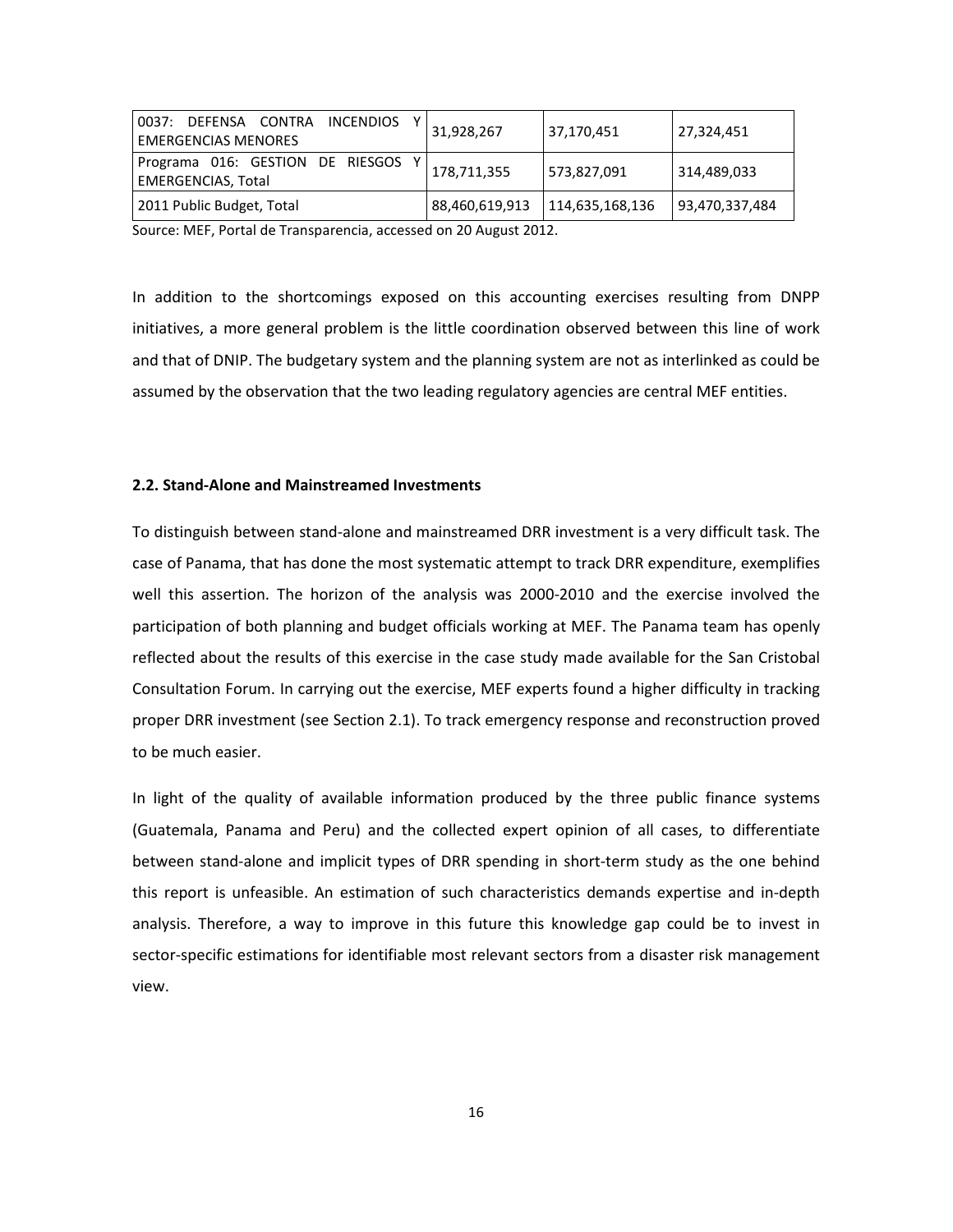#### **2.3. Good Practices, Lessons Learned and Knowledge Gaps**

The case studies show that the exercises of DRR tracking are part of wider governmental initiatives promoting the integration of disaster risk analysis to the regular public finance action. Both planning and budgetary agencies incur new practices aligned with the Hyogo framework. This report classifies good practices, lessons learned and knowledge gaps by thematic areas: enabling conditions, disaster management systems, investment planning, budgeting, and risk finance mechanisms.

#### *Enabling Conditions*

According to how expositors narrated their national experiences during fieldwork interviews and the San Cristobal Consultation Foum, enabling conditions could be classified in five: (i) disaster events, (ii) institutional continuity, (iii) macroeconomic stability, (iv) the partnership developed between politicians and technicians, and (v) the global climate change debate. The contribution of each factor to the expansion of DRR practice varies with the case.

First, expositors mentioned how critical disaster events enhanced the opportunity for DRR policy reform. National experiences included the acute raining season that produced the closing of the Panama Canal, an earthquake in Mexico and hurricanes in Guatemala. Expositors characterized early government impulses as political responses to disaster emergency. As can be expected, nonetheless, the impact of disaster events on public investment planning and budget has its limits. For instance, in the case of Guatemala, the disaster created the political momentum that led MEF to quantify DRR investment across government branches. However, despite all the progress made by MEF and partnering pro-DRR state agencies, the effort has not been continued since then.

This observation takes us to the second enabling condition, which is institutional continuity. For all of the cases, the little or big progress achieved has institutional continuity behind it. Major DRR improvements correspond to major cases of continuity of actors and goals in the public finance system. For instance, Mexico´s financial instruments and Peru´s National System of Public Investment manuals for risk analysis have behind them the continuity of staff and policy goals at the Ministry of Finance´s Directorate of.. and the Ministry of Economy and Finance´s…. Changes of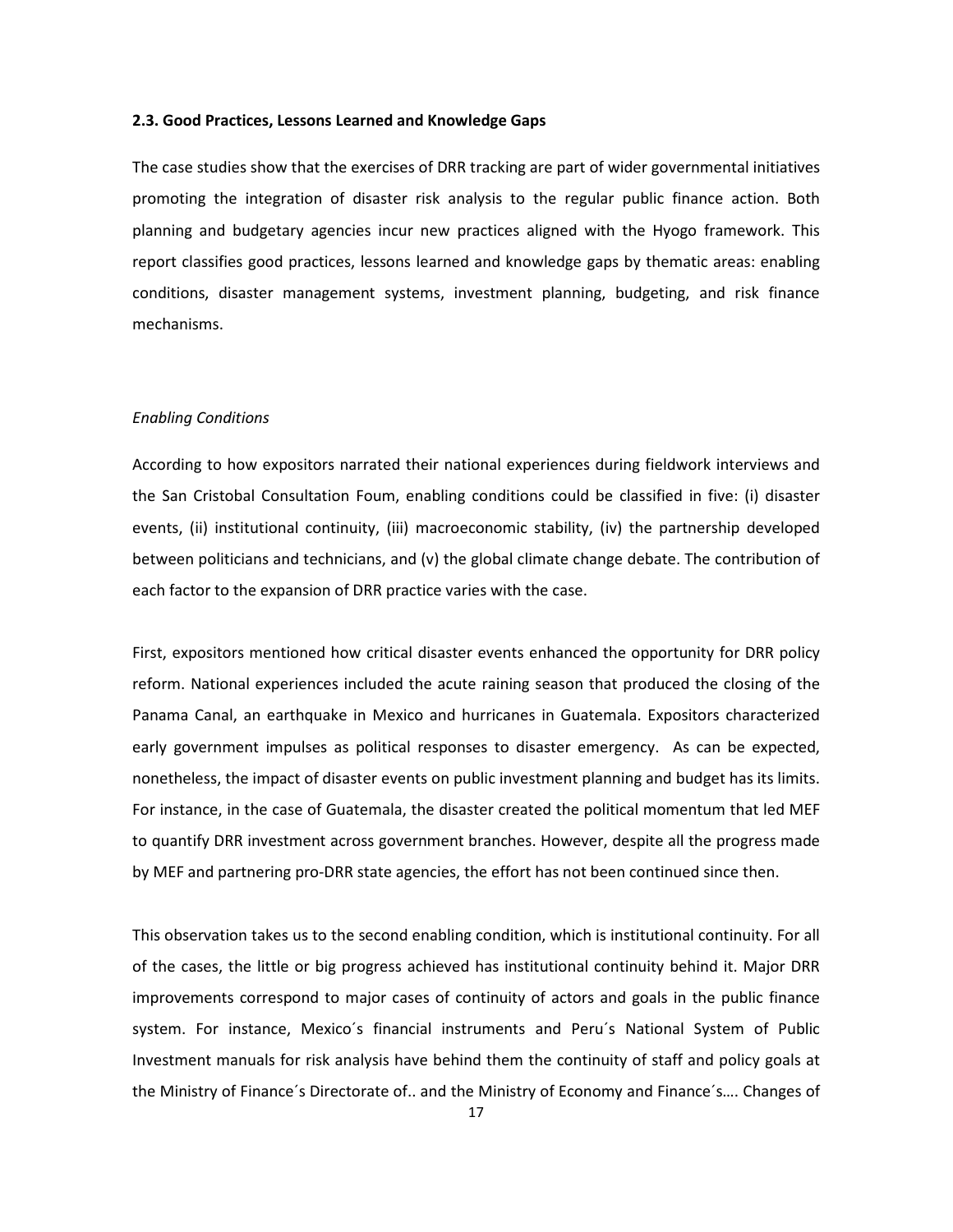government administration are repeatedly mentioned as a key cause for delays and challenges faced by pro-DRR actors. For instance, some interviewed Mexican officials wondered about the changes that the presidential election could bring to the disaster risk management system. In the case of Peru, MEF officials claimed that the high rotation of non-MEF government officials damaged the implementation of planning and budgetary policies in general.

A third enabling condition, macroeconomic stability, was implicit in many of the expositions heard during the first day and was more explicitly presented by the Philippines case study. According to Philipines expert Susan Rachel Jose, having solved basic economic stability problems enabled economic authorities to carried more sophisticated planning policies. Same could be said for each of the Latin American cases.

A least evident enabling condition was the strength and quality of partnerships developed by government politicians and government technicians. In fact, some expositors manifested their contempt for the role commonly played by politicians in the distortion of what should be the technical planning of public investment. The Peruvian delegation was particularly strong in this line of argumentation. However, the experiences of Mexico and Guatemala show that a high commitment of political authorities favors the high awareness of the public and a high development of DRR policy. Even for Peru the political has played a positive role. That MEF technicians have been able to carry out progress on implementing a range of policies aligned with the Hyogo Framework has behind a political role played by state authorities. MEF has stronger capacities and mandate because the political system supports it. In the other direction, a political authority of El Salvador manifested that technocrats many times were not good at communicating technicalities and the possible shortcomings that they entailed. Thus, the political can become either an obstacle or an enabling factor, or both. Same can be said of the technical. It is not only on politicians but also on technicians to contribute in producing a synergetic relationship between *políticos* and *técnicos*.

Finally, in more general terms, the climate change debate and the diffusion of adaptation policies have enabled the opportunity for DRR policy progress. This perception came out in the expositions of Costa Rica and Peru, but could be generalized to the other national experiences.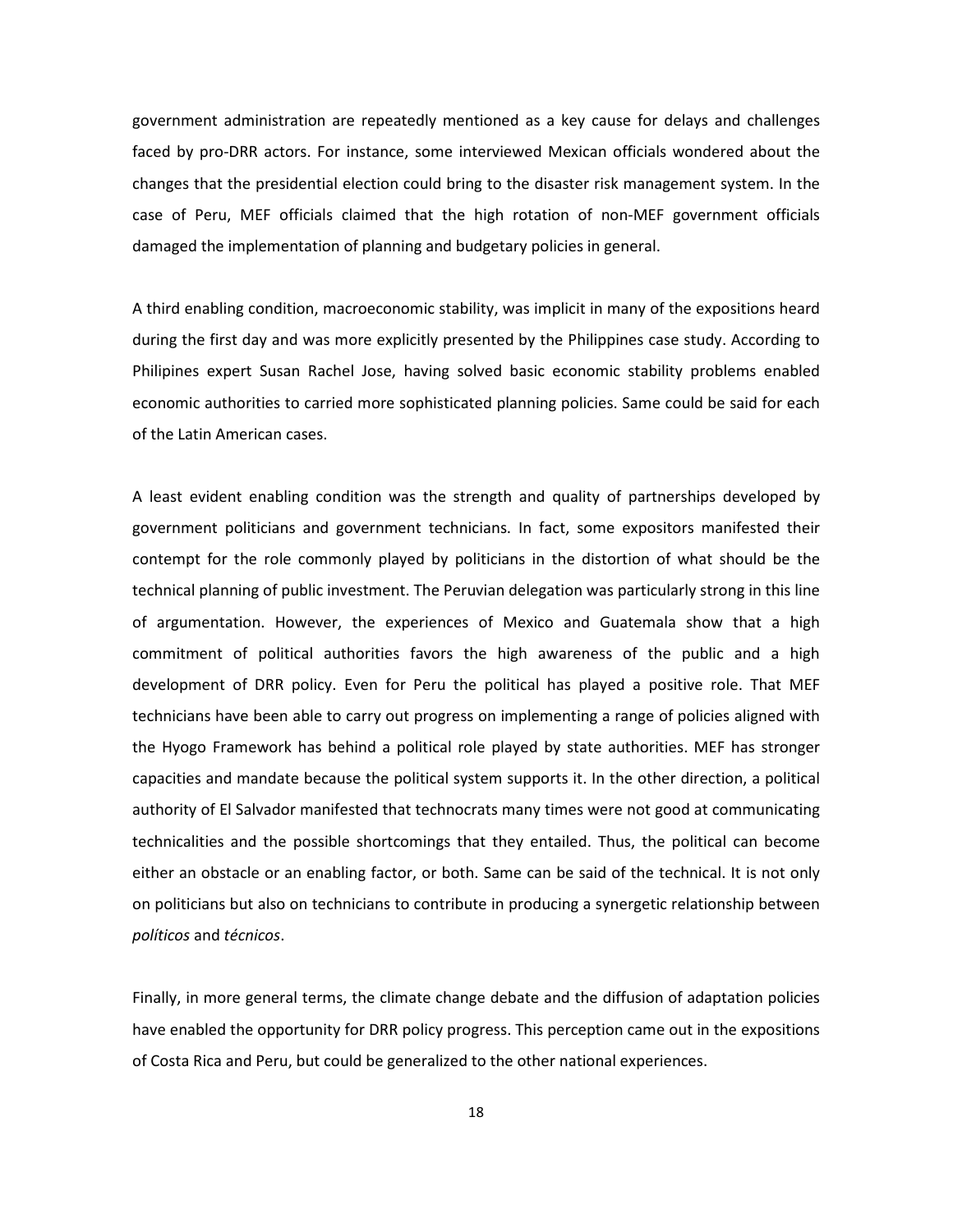#### *Disaster Management Systems*

Two good practices to highlight from the national experiences are the development of emergency risk inventories and the development of financial instruments for emergency risk management. Mexico and Costa Rica show the most advanced developments of risk mapping. In the case of Mexico, the emergency risk inventory uses information systematized in decades of research done by the Universidad Nacional Autónoma de México and other institutions. The inventory was put together by 2009. In turn, this inventory is the basis for the R-FONDEN system, a computational model of probabilistic evaluation of disaster risk of main public assets covered by FONDEN (see below) and assets held by the most vulnerable sectors of the population. Because of the existence of the disaster risk inventory, the government of Mexico is able to estimate expected losses at the local, regional and national levels. This is also a key input for the financial instruments for risk transfer developed by the federal government (see below).

In the case of Costa Rica, MIDEPLAN initiated the systematization of the geography of disasters since 2010. The effort built a data base with the historical record of disasters in the last 25 years. As in Mexico, this information enhances analysis and further initiatives. A study was done to estimate the economic impact of disasters in 2005-2009, which reached 1% of GDP and 20% of public infrastructure for the period according to the study.

#### *Public Investment Planning*

The national systems of investment planning of all countries but Mexico are in the process of incorporating risk analysis as an integrative element of their regulatory systems. National practice commonly has two features, (i) the development of methodological manuals and training workshops to diffuse the practice of pre-investment risk analysis and (ii) the passing of new regulation that mandates disaster risk assessment for new public investment projects.

Peru and Costa Rica are the most advanced on this regard; Panama and Guatemala come next. Peru has become sort of a regional model because of its open-access policy. MEF has put together all the produced material (case studies, methodological guidelines, power-point presentations)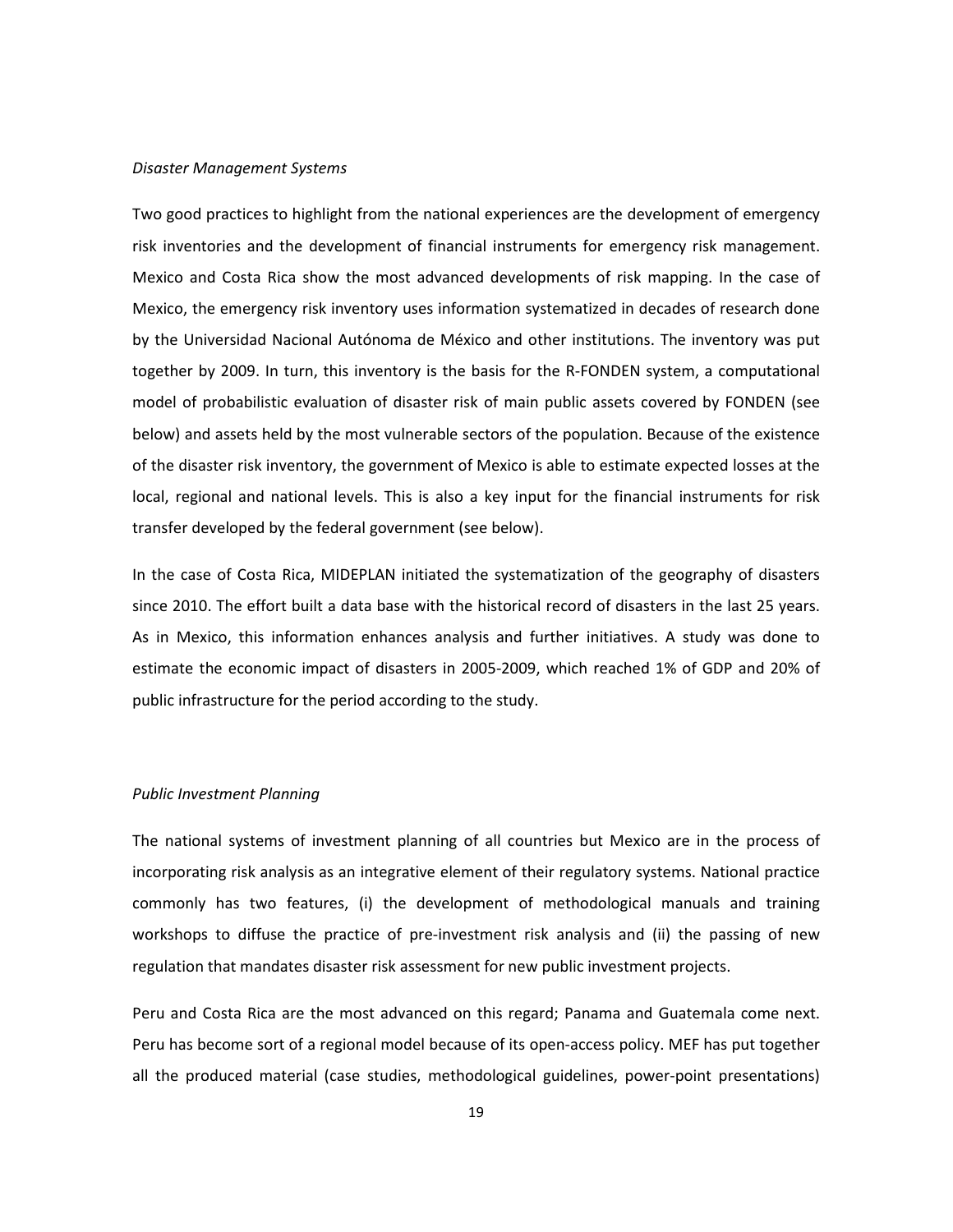available through its SNIP website, a popular resource according to colleagues from other governments.<sup>2</sup> In Costa Rica, MIDEPLAN has also carried out a series of manuals to foster the use of disaster risk analysis in pre-investment evaluation. MIDEPLAN currently sells its materials, which makes no sense from a public good perspective, but it plans to move to open-access. MIDEPLAN seems to organize more and better than MEF is the training of bureaucrats from spending units.

In Guatemala, the SEGEPLAN is incorporation disaster risk management criteria to its SNIP. Thus, risk analysis is now mandated for all infrastructure investment and a first methodological manual came out in 2012 to facilitate it. In Panama, the Directorate of Investment Programming is also moving in the direction of producing regulations and methodological guidelines, as mandated by the National Plan for Disaster Risk Management 2011-2015.

### *Budgeting*

l

Table 7 summarizes the available approximations to DRR expenditure. As the previous discussion made clear, none of the estimations corresponds exclusively to disaster risk reduction expenditure. Governments wanted to measure or to classify disaster risk management expenditure, which involves four dimensions, in the language used by Panama, prevention, mitigation, response and reconstruction. The first two dimensions are proper DRR expenditure. Emergency response is clearly not DRR investment. Reconstruction is the less clear-cut categories of the four. It involves both the restitution of lost infrastructure as well as the upgrade of the safety-quality of economic assets.

## **Table 7. Tracking DRR Expenditure\***

|                | Guatemala        | Panamá                                                                | Perú            |
|----------------|------------------|-----------------------------------------------------------------------|-----------------|
| Estimation     | US\$ 800 million | US\$ 100 million                                                      | US\$ 70 million |
| Year           | 2010             | 2010                                                                  | 2012            |
| Primary source |                  | Ad-hoc exercise, the Ad-hoc exercise requested New Budget Category 68 |                 |
|                | "etiquetador"    | by the World Bank                                                     |                 |

\*: None of the estimation exercises was conceptualized as DRR tracking. Figures correspond to both DRR and post-emergency response types of expenditure.

Source: Elaborated by the consultant with information from the case studies.

<sup>&</sup>lt;sup>2</sup> See http://www.mef.gob.pe/index.php?option=com\_content&view=article&id=945&Itemid=100900&lang=es.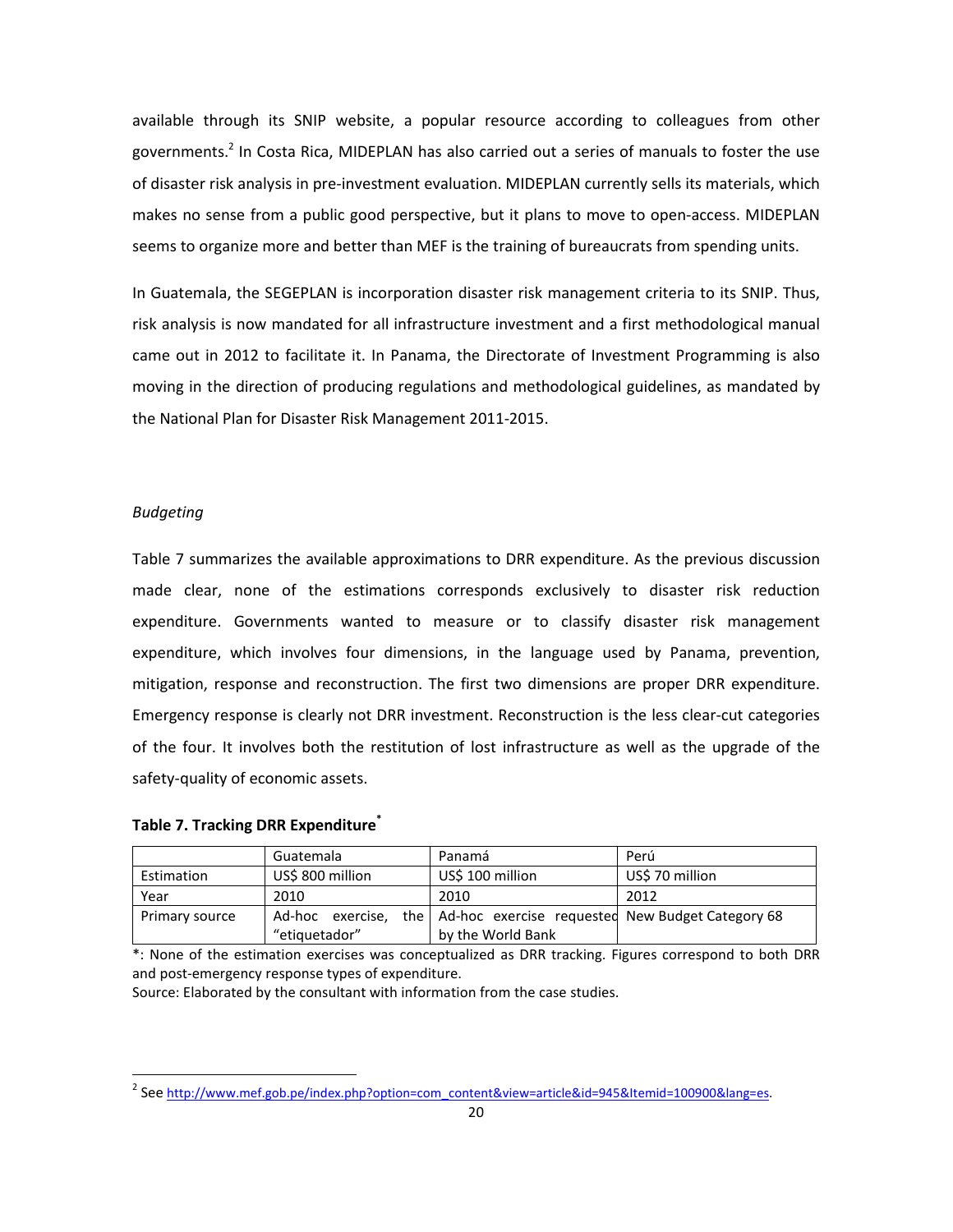That Guatemala shows the highest figure of the three can be explained by the origin of the figure. It corresponds to an exercise mandated by the President of the Republic. Carried out with the leadership of MINFIN, the high political visibility of the request to classify disaster management expenditure set an incentive to spending units to classified their activities as DRR oriented in order to continue receiving or receive more funds from government at a politically sensitive time, given the occurrence of a critical disaster event. The Peruvian equivalent, the "budget category", might have not produce the same effect because of the low political visibility of the DNPP initiative. The fact that the Guatemalan exercise was not continued impedes a more detailed analysis of this "perverse incentives hypothesis". MINFIN experts manifested that it was very difficult for them to assess the validity of the received information. Further explanation was commonly requested but MINFIN, but at the end of the day spending units had much more complete information than MINFIN.

The doubts and criticisms of Panama and Peru experts, manifested in the case study in the first case and in conducted interviews in the second case, are consonant with those of Guatemala. In short, budgetary officials know about budget but know little about expenditure. Any form of expenditure. DRR expenditure is a quite complex form of expenditure and its understanding demands the development of expertise. Commonly, budget bureaucrats have much less sectorspecific knowledge than planning bureaucrats. That budget and planning systems are not all the integrated that they could be, as some cases make more evident than others, further limits the national ability to track and analyze DRR investment.

The lessons learned from the practice of budgeting and tracking DRR expenditure (see Sub-Sections 2.1 and 2.2) are that (i) expenditure on disaster risk management is hard to identify; (ii) public finance bureaucrats know little about expenditure coded as such by spending units—and even less about "embedded DRR expenditure""; and (iii) pre-disaster investment—a better proxy for DRR expenditure—is much more difficult to track than post-disaster investment.

The knowledge gap is significant and to invest in reducing it is in order. How to do so? From the experiences of Guatemala and Panama, this report draws the lesson that the effort needs to be systematic and sustained. A DRR estimation produced by a single exercise might produce suggestive figures, but it also raises equivalent doubts. The effort needs to be maintained to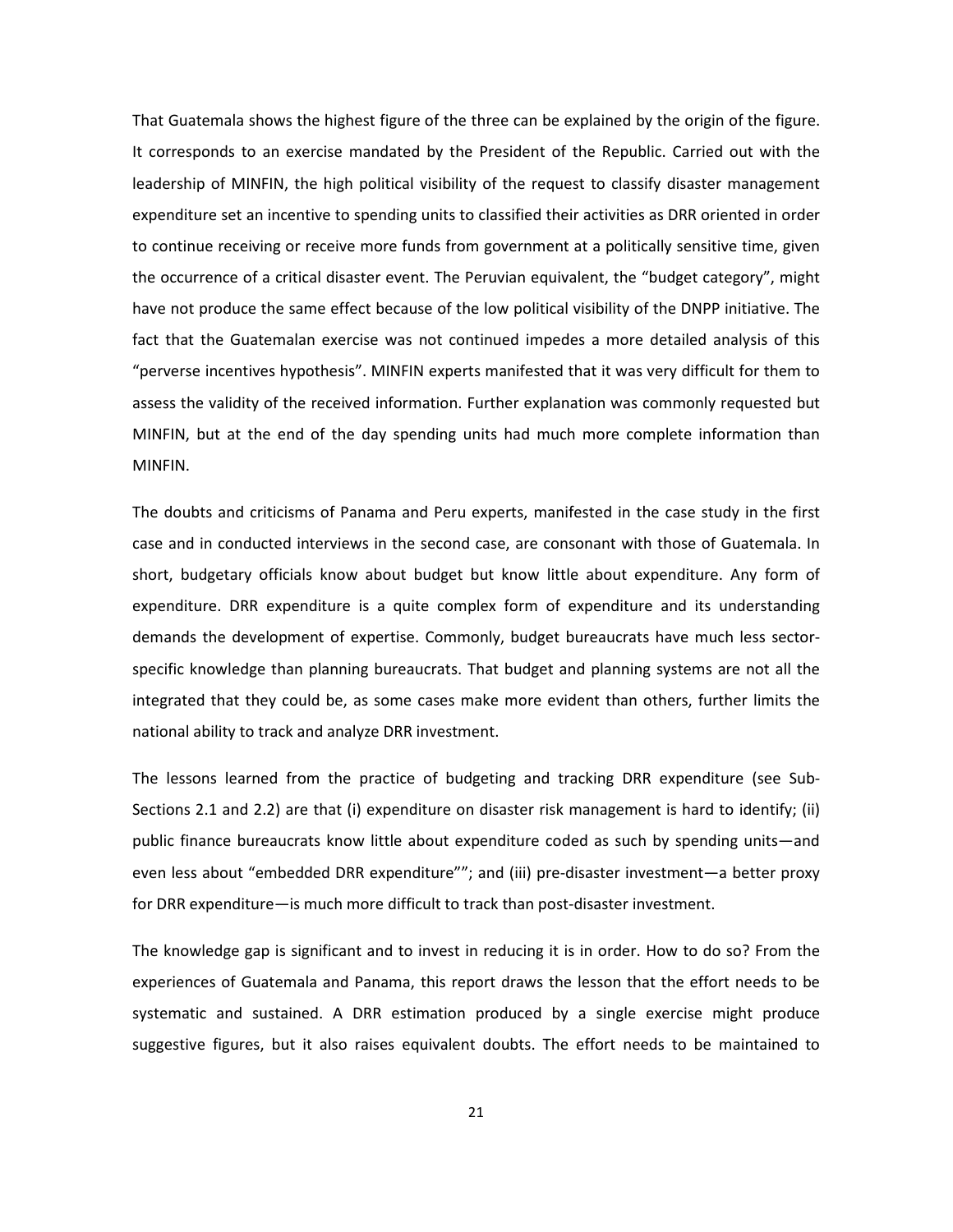produce a learning-by-doing process and should be used to inform both budgeting and public investment planning practice.

To better track DRR investment, budget systems would need to differentiate prevention and adaptation from response and reparation. A regulation impeding all these forms of disaster management expenditure from coming together under the same budgetary category should be of much help. Moreover, it could be experimented a budgetary classification that distinguishes each form of disaster management expenditure.

#### *Risk Finance Mechanisms*

Two key lessons can be learned from the remarkable Mexican experience on risk finance mechanisms. The first on is the importance of baseline data on disasters in order to build on a financial strategy for risk management. Without a good mapping of disaster risk, there is no possible quantification of disaster risk, and then there is no basis for risk transfer. The second one is the importance of policy leadership. Let alone, the existence of both disaster research and political interest on disaster management did not produce the policy innovations listed in the case study. The technocrats of the Unit of Insurance, Pensions and Social Security put the pieces together, constructed a vision, and pulled other government agencies into a synergetic dynamic.

Mexico follows a dual financial strategy for disaster risk management: (i) the establishment of contingent accounts for disaster response and reparation, with the Natural Disasters Fund (FONDEN) and (ii) the transfer of risk of potential disaster losses to the financial market, with insurance policies and the issue of catastrophic bonds. These are two innovative practices that implement the principle of setting financial assets aside for the better response to disaster emergency.

#### **3. Perspectives and Recommendations**

#### **3.1. Breakthrough Practices**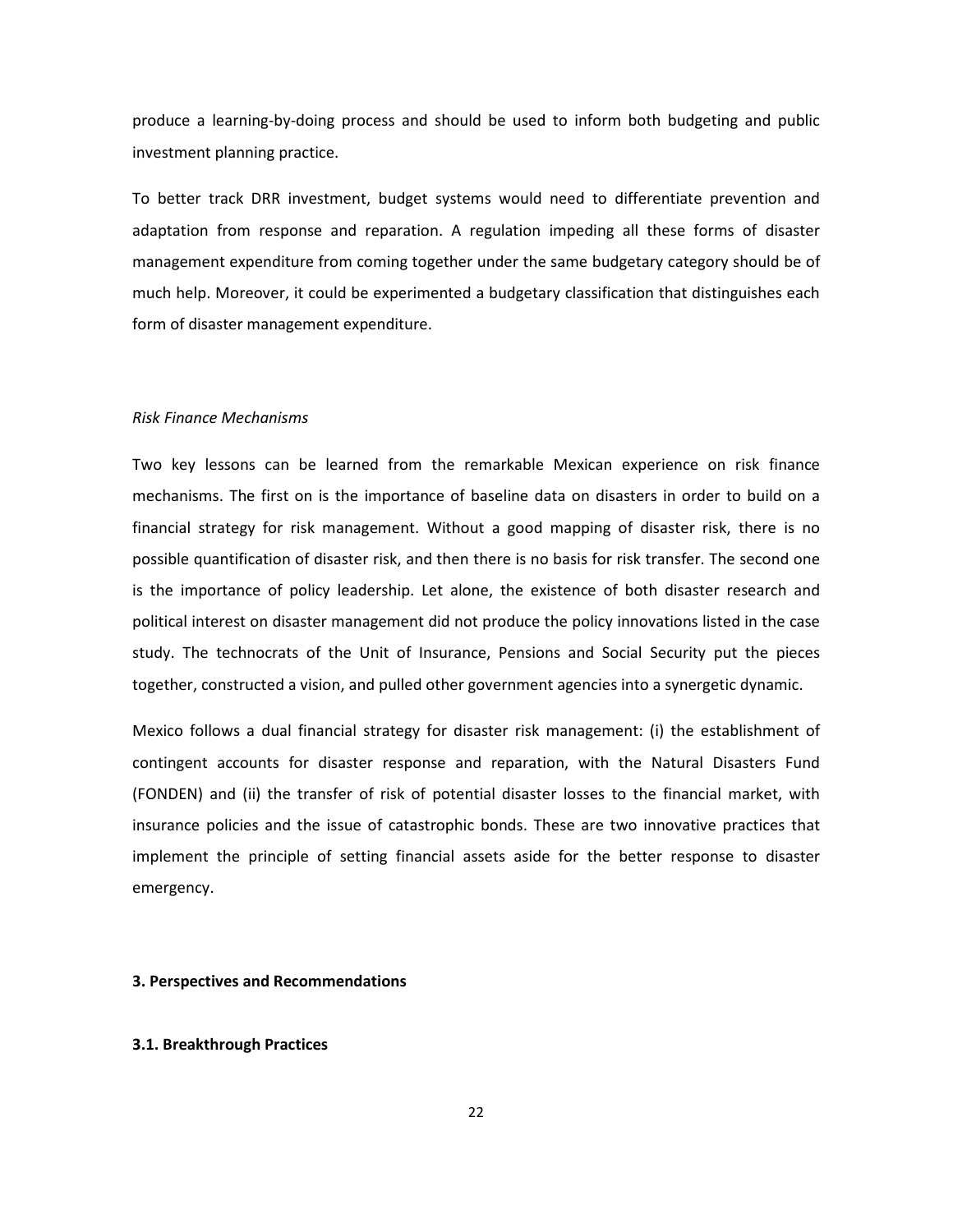The general finding is a regional trend towards operationalizing disaster risk management criteria and national variation with regard to the policies actually implemented. Breakthrough practices of the depicted macro process are risk analysis in the public investment systems, DRR investment labeling and budgetary analysis, the consolidation and utilization of disaster inventories, financial instruments for disaster risk management, and cost-benefit analysis to guide DRR expenditure. The following table summarizes good practices by country.

|                   | Costa Rica                                                                                  | Guatemala                                                               | México                                                                                                                                           | Panama                                                                                                 | Peru                                                                                          |
|-------------------|---------------------------------------------------------------------------------------------|-------------------------------------------------------------------------|--------------------------------------------------------------------------------------------------------------------------------------------------|--------------------------------------------------------------------------------------------------------|-----------------------------------------------------------------------------------------------|
| Good<br>practices | • disaster<br>inventory<br>• Investment<br>risk<br>analysis<br>• Manuals<br>and<br>training | • Investment risk<br>analysis<br><b>Budget</b><br>$\bullet$<br>category | $\bullet$ disaster<br>inventory<br>$\bullet$ Risk<br>instruments:<br><b>FONDEN</b><br>and<br>catastrophic<br>bonds<br>• Cost-benefit<br>analysis | • Investment risk<br>analysis<br>finance • In due course<br>risk<br>manuals,<br>finance<br>instruments | • Investment risk<br>analysis<br>• Manuals<br>and<br>training<br>$\bullet$ Budget<br>category |

**Table 8. Summary of Good Practices by Country** 

#### **Risk analysis in the public investment systems**

Breakthrough practices in the area of public investment planning are the elaboration of methodological manuals and new regulation that mandates disaster risk assessment for public investment projects. Peru and Costa Rica are the most advanced on this regard; Panama and Guatemala come next. Peru has become sort of a regional model because of its open-access policy. MEF has put together all the produced material (case studies, methodological guidelines, power-point presentations) available through its SNIP website, a popular resource according to colleagues from other governments. In Costa Rica, MIDEPLAN has also carried out a series of manuals to foster the use of disaster risk analysis in pre-investment evaluation.

## **DRR investment labeling and budgetary analysis**

The best budgetary practices found is the establishment of budget categories that enable the systematic tracking of forms of disaster risk management expenditure. The directorates of the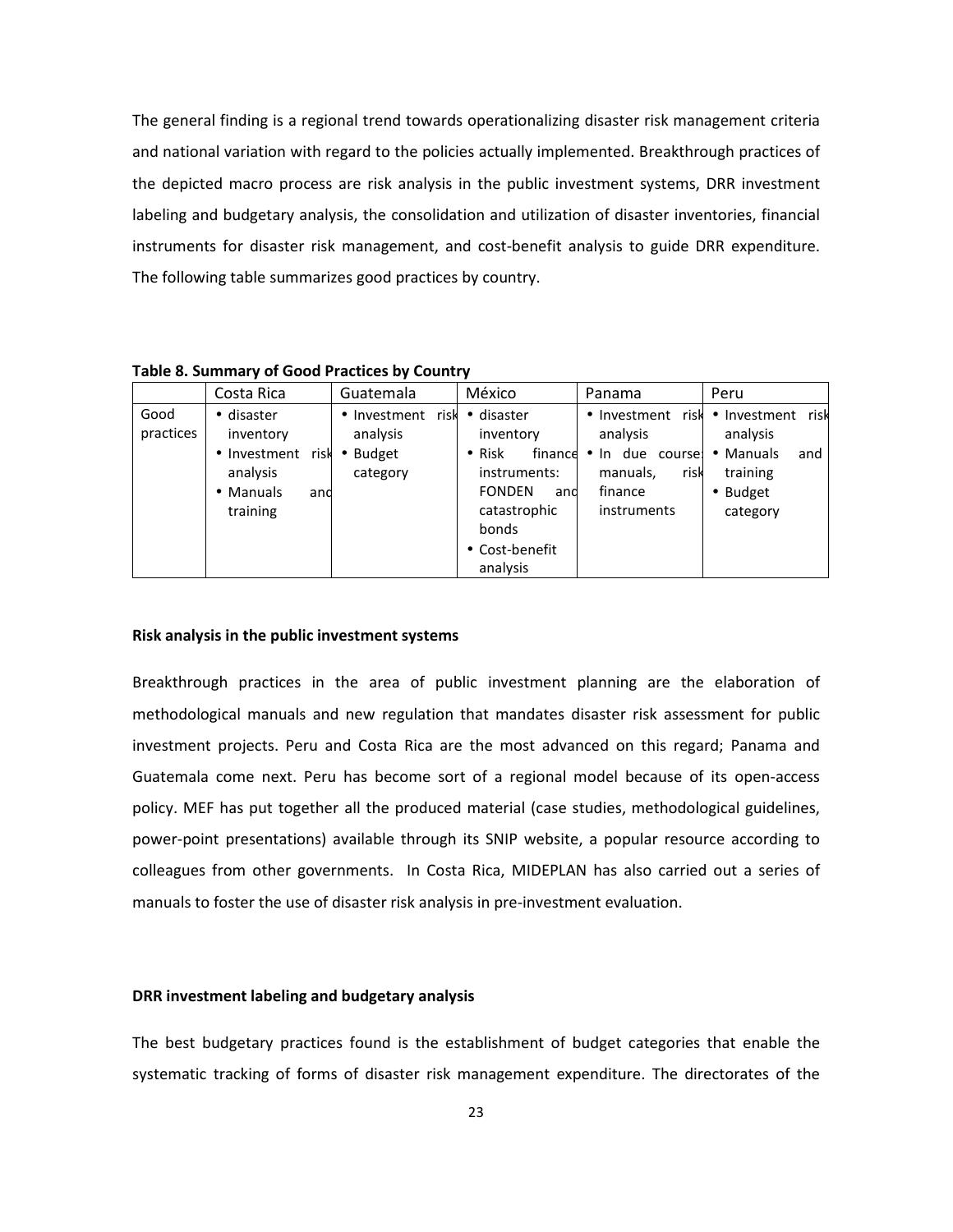budget in Guatemala and Peru have an instrument to start a process of investment labeling and analysis. It is to be understood that the effectiveness of the instrument depends on its methodical use, evaluation and upgrade. The "*etiquetador*" in Guatemala and the "budget category" in Peru will help to improve the quality of DRR expenditure if and only if the respective national public investment system uses it continuously and periodically assesses such use.

Comparing the national practice with the interest of the international development community to privilege prevention (DRR expenditure) over response (other forms of disaster risk management expenditure), future budget labeling should consider the use of categories "prevention", "adaptation", "response", and "reconstruction". The practice of using these suggested budget categories would teach national public finance systems and the international community the possibilities and limitations of using these broad categories.

#### **Disaster inventories and financial instruments for disaster risk management**

Mexico and Costa Rica show the most advanced developments of disaster risk mapping. The consolidation of a disaster inventory enables further policy developments. In the case of Mexico, risk mapping facilitates the insurance coverage of public assets and economic assets of the vulnerable and the development of financial instruments for risk transfer and management. In the case of Costa Rica, risk mapping allows government officials to run evaluation of the economic consequences of disasters. This line of policy progress has called the attention of technocrats from the other surveyed countries.

Mexico follows a dual financial strategy for disaster risk management: (i) the establishment of contingent accounts for disaster response and reparation, with the Natural Disasters Fund (FONDEN) and (ii) the transfer of risk of potential disaster losses to the financial market, with insurance policies and the issue of catastrophic bonds.

#### **Cost-benefit analysis and DRR expenditure**

The evidence provided by FONDEN experts validates the contention that, in pure cost-benefit terms, it makes more sense to expend in prevention that in reparation. In the case of Tabasco, in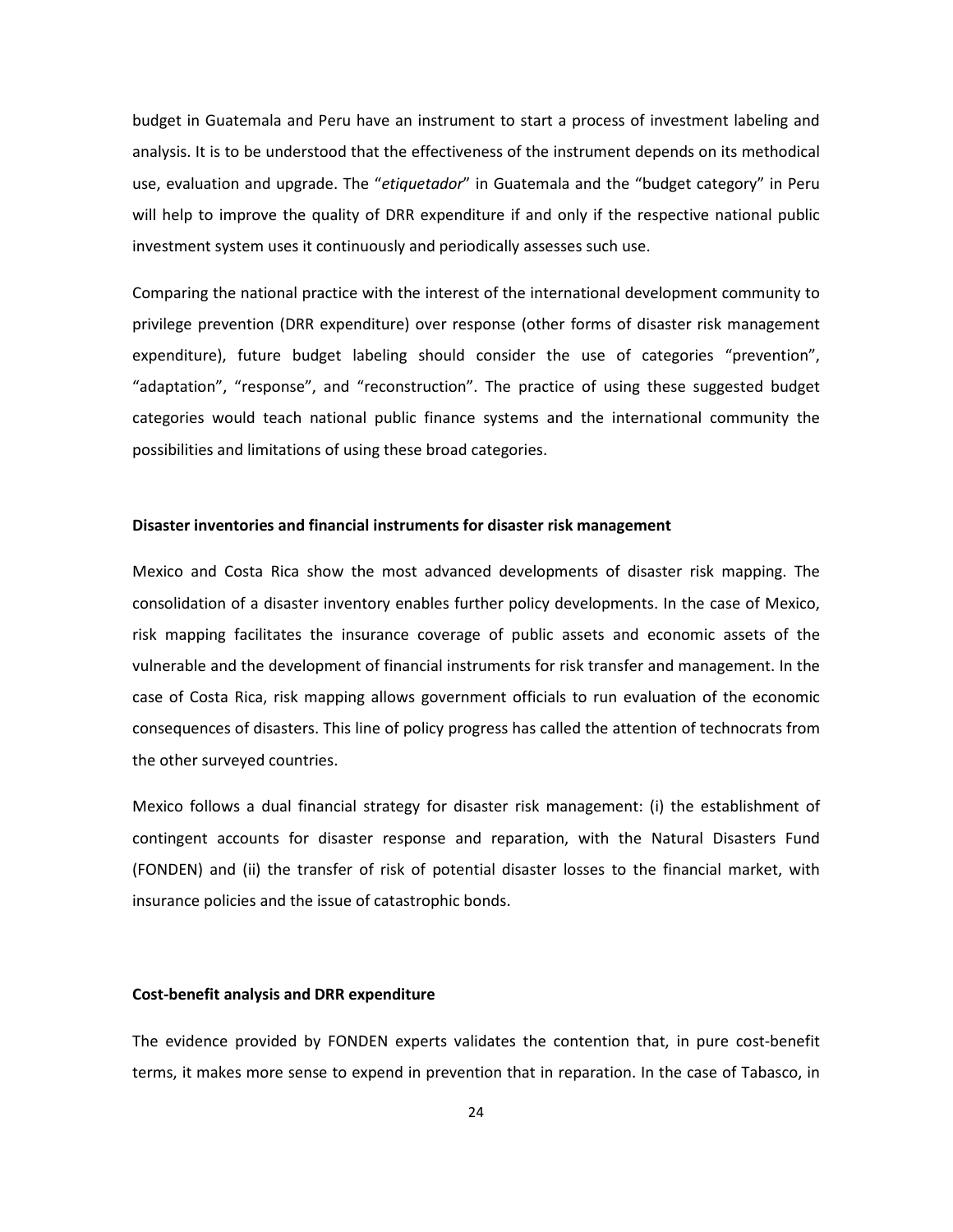particular, after the 2007 floods, reconstruction followed a DRR approach, not only using upgraded construction codes, but also building on studies designed to better understand the complexities of the river basin system as well as the human ecology of Tabasco. This is exemplary of how research can contribute to policy.

#### **3.2. Prioritizing DRR**

The depicted best practices suggest policy paths to pursue. However, to put them all together does not produce a strategy to prioritize DRR expenditure. Cost-benefit analysis at the preinvestment stage that incorporates disaster risk analysis, as national SNIPs now mandate, produce useful analytical tools to assess and rethink public investment on disaster risk management. Same can be said with respect to future budgetary evaluation. Directorates of the Budget that are carrying out DRR budget labeling will be enabled to do forms of ex-post evaluation, from simple assessment of budget execution to more sophisticated program evaluation studies. Still, what can be done with the current and future information entering to the public finance systems, since budgetary resources are always scarce in relation to development challenges?

From the observed experience, two recommendations to formulate are the establishment of consultation mechanisms with the wider public sphere and the valuation of disaster risk. Consultation mechanisms are important to guide state action on DRR. An organized participation of experts, scientists and civil society leaders can help to assess and to rethink state priorities on a systematic basis. Such a policy framework should contribute to both the learning-by-doing and the political sustainability aspects of DRR practice.

In turn, the continuous valuation of disaster risk on economic and social variables should contribute to develop a better allocation of DRR expenditure. On economic variables, governments should invest in producing indicators of economic competitiveness. Disasters can put under risk economic assets with differentiated impact from a dynamic economic standpoint. The accounting value of DRR (or response and reconstruction) is not the same than the economic value of DRR (or response and reconstruction). On social variables, governments should invest in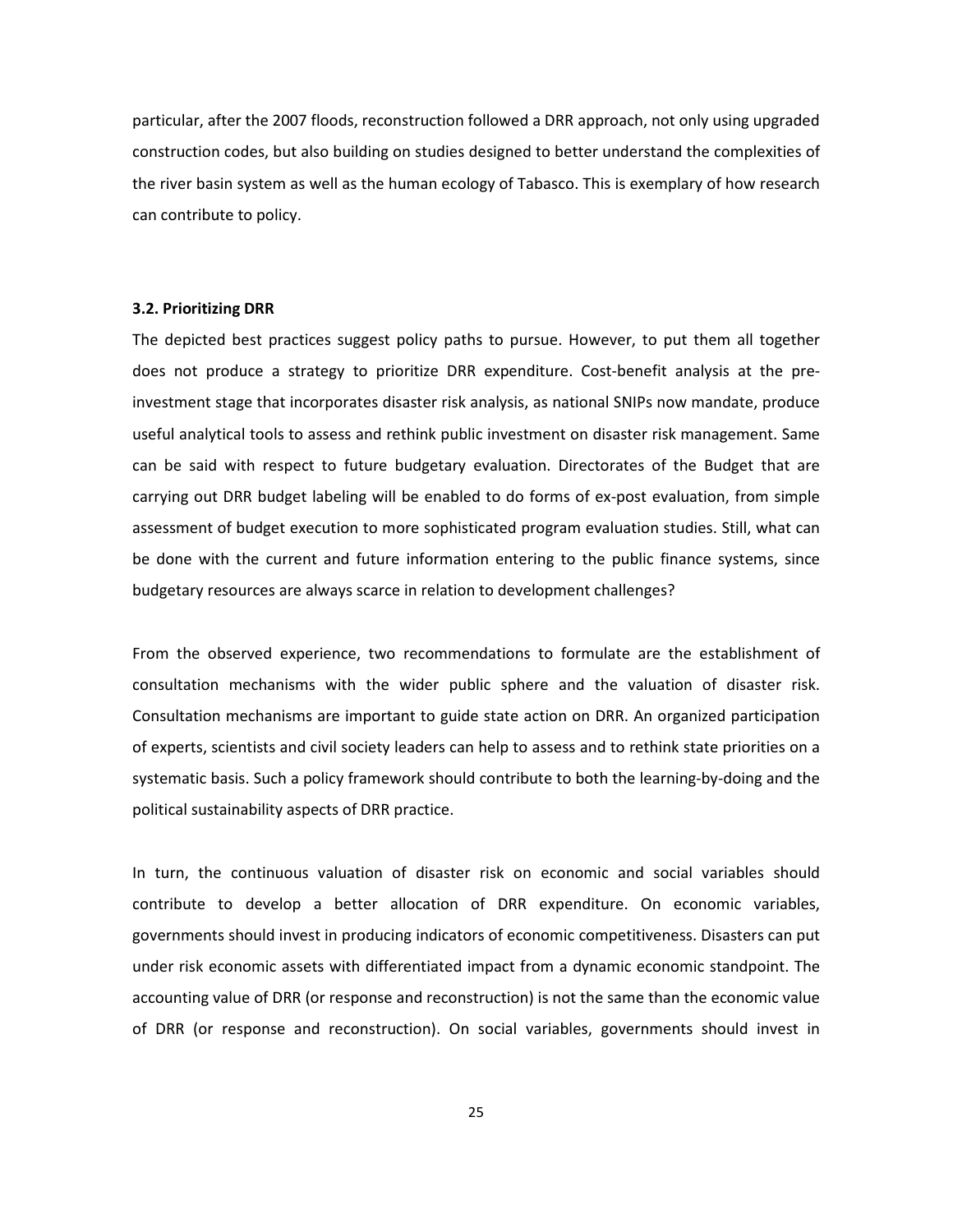producing disaster risk indicators on the most vulnerable sectors of society. The Mexican practice around FONDEN constitutes a commended experience.

#### **3.3. DRR accounting and tracking**

Budgetary coding is an important step forward taken by a subset of studied countries. However, the favored organizations of the budget include disaster emergency management and disaster reconstruction, which are not proper DRR categories. Thus, public finance authorities could be advised to establish budgetary codes for (i) prevention, (ii) adaptation, (iii) response, and (iv) reconstruction. These four categories are commonly used terms in the national practice and international development advice. It is possible that this ideal categorization is not easy to implement in practice. But the policy recommendation is given within a general approach that favors experimentation within policy continuity.

A complementary recommendation is to foster the further integration of planning and budgetary offices. The disconnection of planning and budgetary functions divides program evaluation. While planning offices regularly conduct ex-ante evaluation, budgetary offices eventually conduct expost evaluation. This has no rationality and should be reformed to favor the evaluation of expenditure, DRR investment within it. Moreover, the investment planning offices have a sectorial expertise that the budgetary officials do not have. Thus, planning bureaucrats can support the continuous improvement of budgetary coding.

Finally, to improve the tracking of explicit vis-à-vis implicit DRR investments, countries could be advised to carry out in-depth case studies by prioritized sectors. Domestic experts participating in the case studies shared the view that to disentangle implicit DRR expenditure was not possible with the information available in the public finance system (both the planning and the budgetary dimensions of it).

### **3.4. Challenges to investment planning**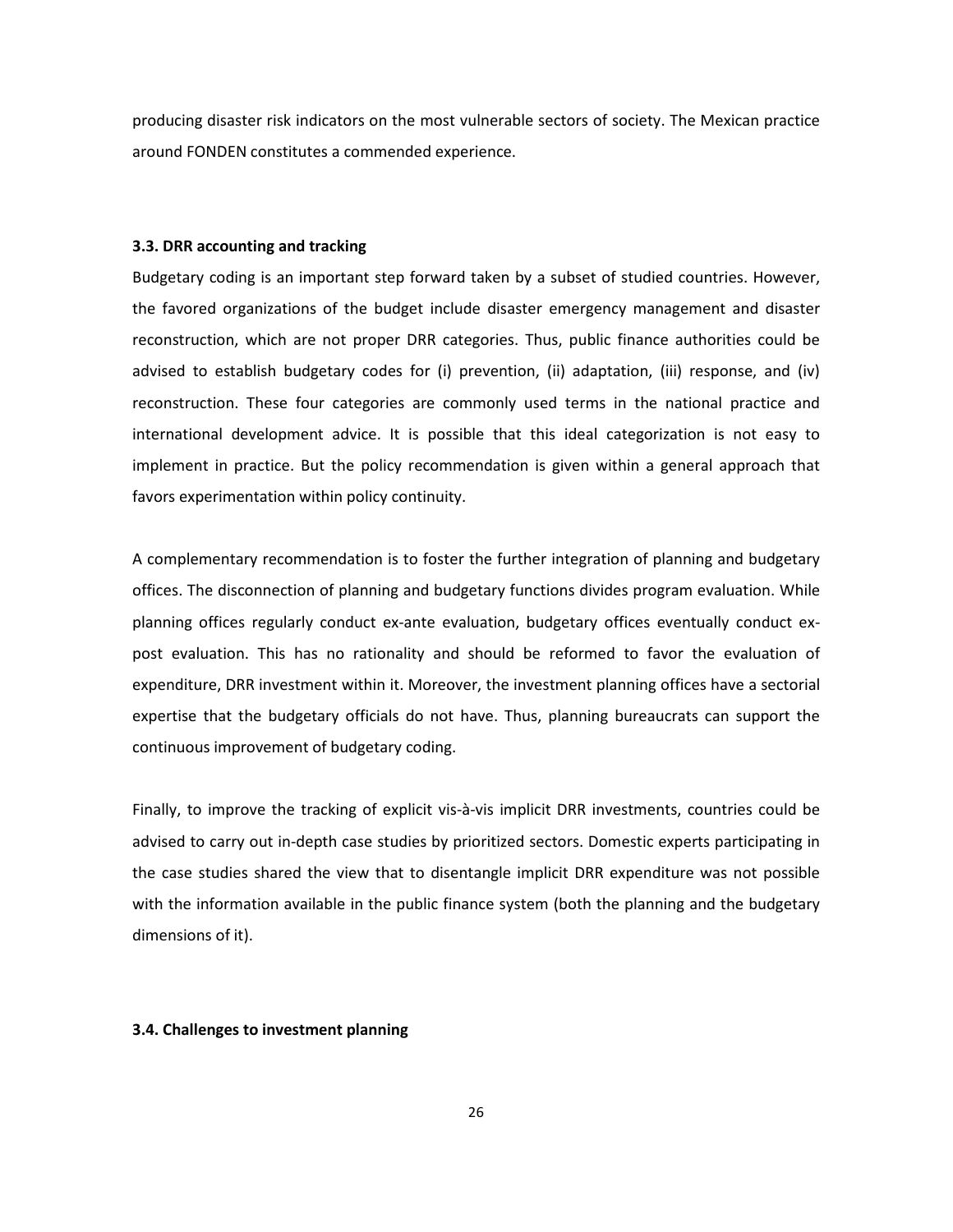Although this concluding section focusses on lessons learned from positive experiences, there are also lessons that can be drawn from negative ones. One key point is the importance of the political. It will be a mistake to read the practice of public finance systems only by what planning and budgetary offices norm. The development of regulation is indeed an important process, but it does not guarantee the actual implementation of what regulation mandates. Without political commitment, technical success is limited. And political commitment is not necessarily continuous. Political imperatives calls for more and faster public investment thus jeopardizing accurate project analysis or the application of methodologies being fostered by the technical units of ministries of Finance. If the political system wants to by-pass the SNIP in general, DRR regulation is no exception. In some of the cases, there was an observation that approved projects over the last year do not have the mandated SNIP regulation. Thus, public investment projects get the green light despite not having mandated risk analysis.

A second challenge comes from the actual scope that SNIP systems have. This varies. In Panama, SNIP regulation only applies to large scale projects (over US\$10 million). In Costa Rica, municipalities are not regulated by the SNIP. Thus, DRR policy improvement taking place at planning systems is hardly reaching small-scale infrastructure and the local level.

Finally, participants at the San Cristobal Consultation Forum questioned what to do with old public investment. The focus of planning and budgetary offices has been to rethink future infrastructure expenditure, but no practice exists on old one. Old public investment is depreciated at that should be accounted by the public finance system. In addition, expenditure targeted to repair old infrastructure constitutes a reposition of depreciated capital more than the addition of new one. From a risk management perspective, moreover, it does not fit into a DRR form of expenditure (see recommendations on DRR accounting).

## **3.5. Provision of public goods**

This report documents a policy process of regional trend and national variation in the implementation of policies inspired in the paradigm of the Hyogo Framework. The international cooperation can continue contributing to this process with the provision of public goods: (i) the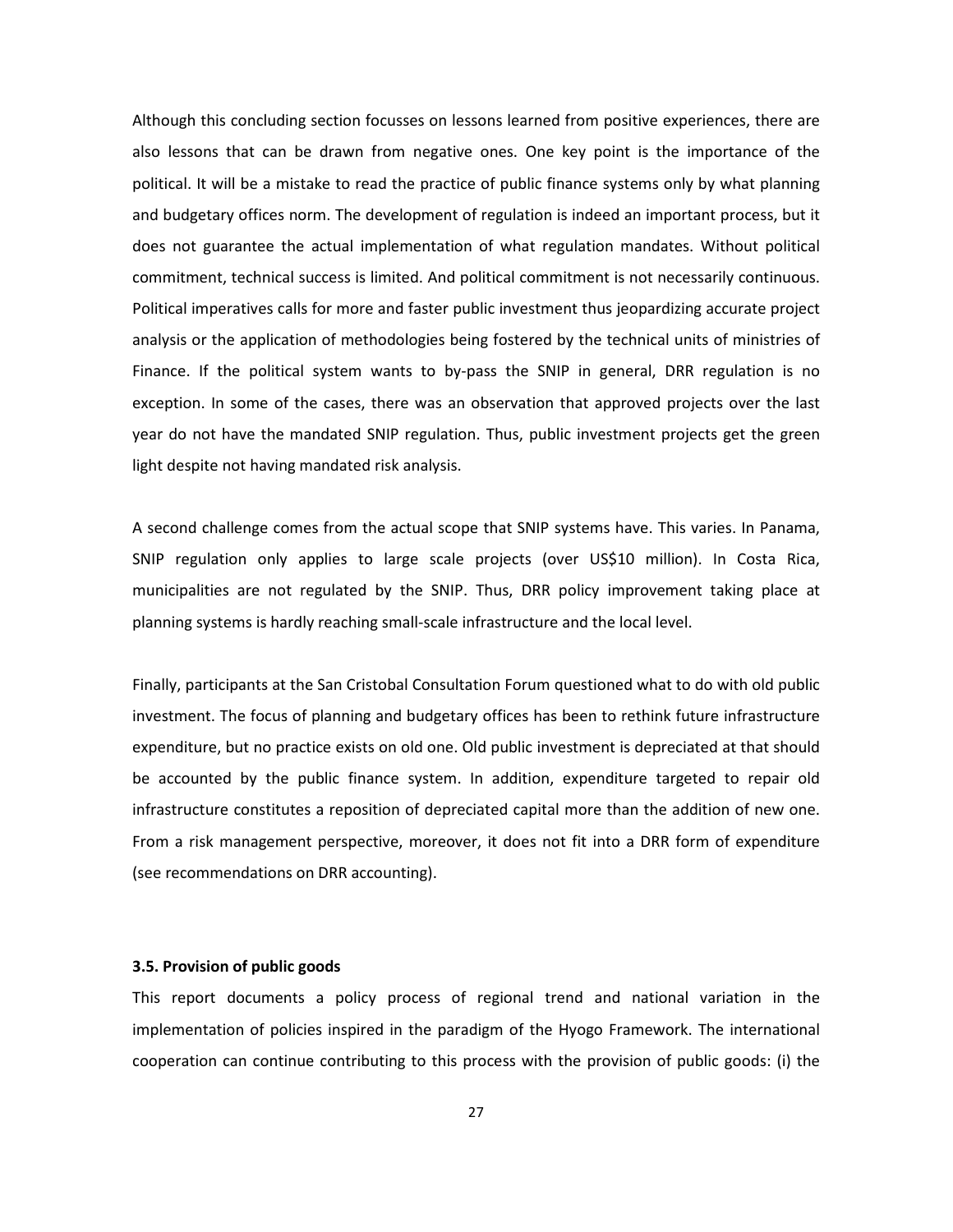establishment and promotion of a network of practitioners and researchers; (ii) the diffusion via open-access platforms of guidelines, methodologies, case studies and comparative studies; and (iii) the supply of financial, technical and organizational resources for public awareness and debate.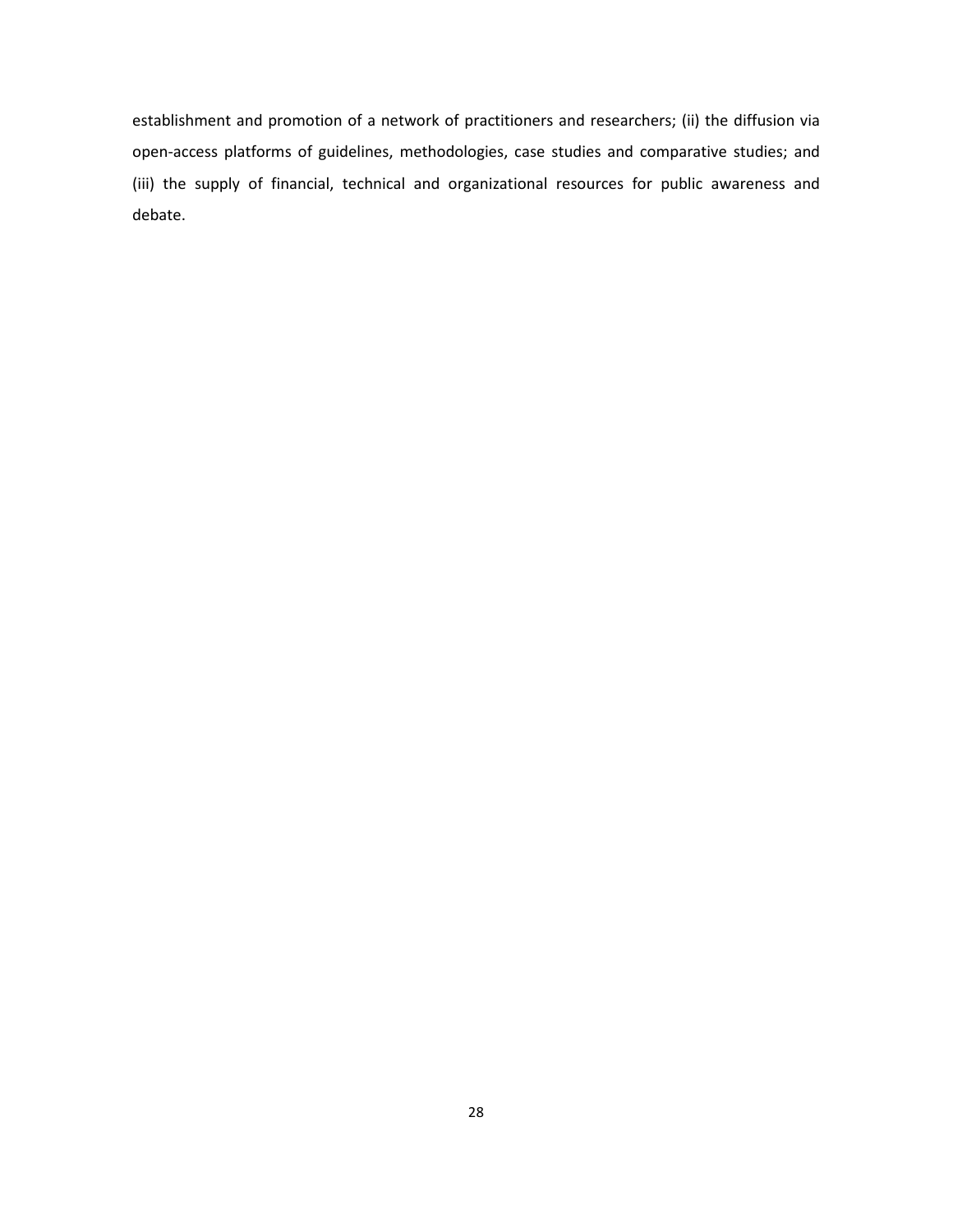## ANNEX 1

### AYUDA MEMORIA

# METODOLOGIAS EXISTENTES PARA LA ASIGNACION Y SEGUIMIENTO DE LA INVERSION PÚBLICA EN REDUCCION DEL RIESGO DE DESASTRES

- 1. La Oficina de las Naciones Unidas para la Reducción del Riesgo de Desastres (UNISDR), animadora de la Estrategia Internacional para la Reducción de Desastres, realizará el 27-28 de Septiembre un Foro de Consulta en Tuxtla, Chiapas para presentar y discutir qué vienen haciendo y que pueden hacer los países latinoamericanos sobre el tema.
- 2. En Tuxtla, funcionarios de Colombia, Costa Rica, Guatemala, México, Perú y Panamá y consultores presentarán experiencias nacionales en formato de borradores de estudio de caso y presentaciones powerpoint. El objetivo final es producir un estudio de caso por país.
- 3. Cada estudio de caso busca ofrecer un diagnóstico del avance del país respectivo en su contabilidad de la inversión en reducción de riesgos de desastres. En particular:
	- a. ¿Qué esfuerzos se han realizado en el último quinquenio desde Hacienda o Planeamiento para cuantificar este tipo de inversiones?
		- i. ¿Existe una clasificación/tipología oficial de inversiones en riesgos de desastres?
		- ii. ¿Podemos identificar inversiones directas e implícitas?
	- b. ¿Qué metodologías se utilizan/se han utilizado/se piensan utilizar para esta contabilidad?
	- c. ¿Existen programas de inversión en reducción de riesgos? ¿Organismos del Estado, comités interministeriales? ¿Fideicomisos, mecanismos financieros?
	- d. ¿Qué avances existen a nivel regional o local? ¿Cuánto/cómo ayuda el nivel central?
	- e. ¿Qué se ha aprendido sobre brechas de inversión (áreas críticas donde gastar), brechas de conocimiento (qué no sabemos pero desearíamos conocer sobre reducción de desastres) y buenas prácticas (qué observamos/creemos que funciona)?
- 4. Insumos clave para la realización de un estudio de caso son:
	- a. Identificar estudios previos (p.e. documentos de discusión, reportes para organismos internacionales, ejercicios de cuantificación) elaborados por dependencias del Estado, organismos de cooperación internacional y centros de investigación nacionales.
	- b. Identificar y entrevistar expertos del sector público (Hacienda y/o Planeamiento, en particular, así como de los sectores).
	- c. Identificar y entrevistar expertos nacionales que no laboren en el sector público.
	- d. Agotada la revisión de cifras, antecedentes y diálogo con expertos, proceder a un ejercicio de estimación, de ser posible.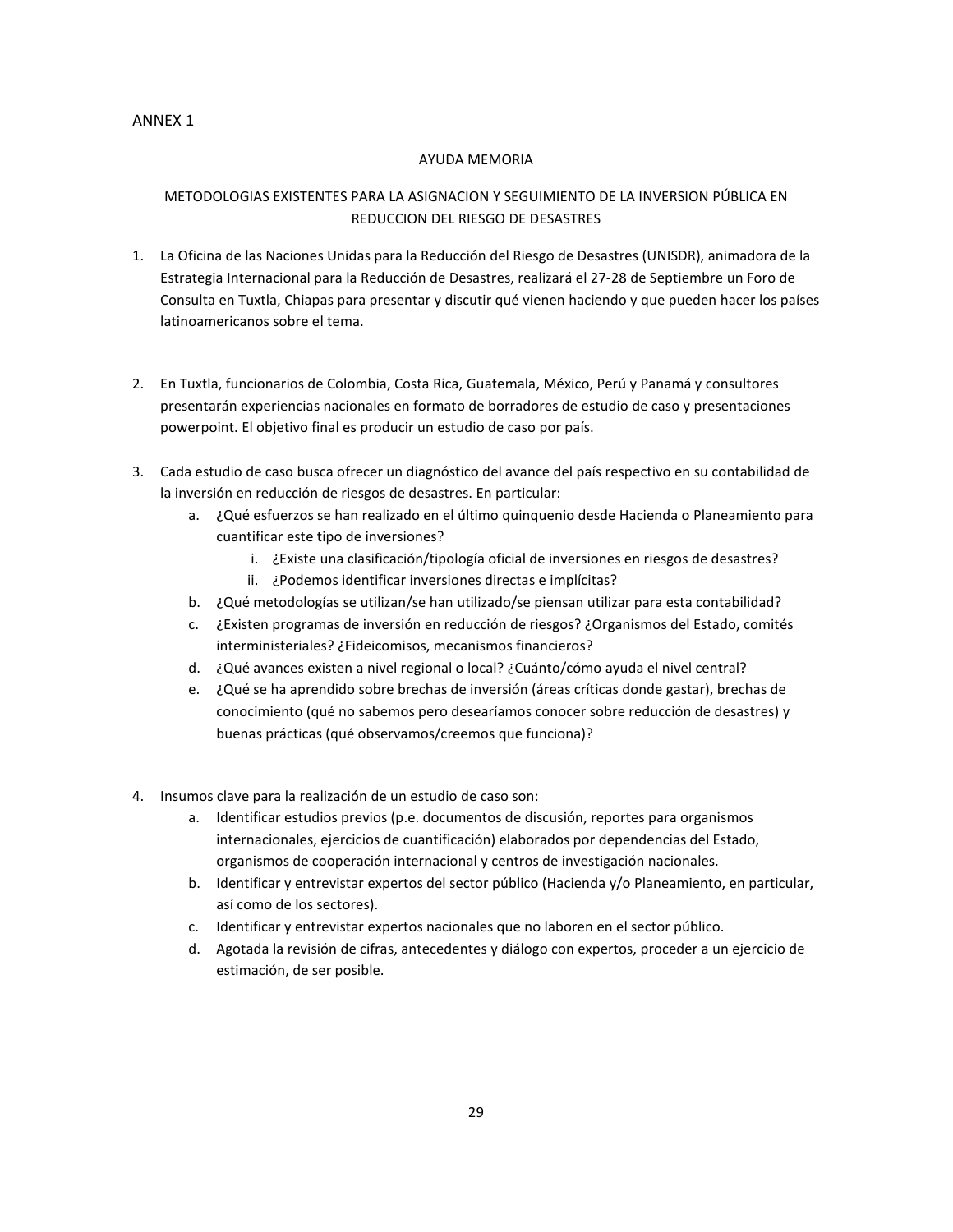| Día 1       |                                                                                             | Día 2       |                                                                                                      |
|-------------|---------------------------------------------------------------------------------------------|-------------|------------------------------------------------------------------------------------------------------|
| 9.00-9.20   | Apertura                                                                                    | 9.00-10.00  | Sesión 3:<br>Generalidades sobre las metodologías de contabilidad, las definiciones                  |
|             |                                                                                             |             | presupuestarias e indicadores para la inversión en RRD                                               |
| 9.30-10.00  | Presentación del propósito y objetivos:                                                     |             | Generalidades comparativas de los estudios de caso de los países y resumen del Día 1<br>1)           |
|             | Entendiendo la Inversión Pública para la Gestión del Riesgo de                              |             | Metodologías de contabilidad en RRD, las definiciones presupuestarias e indicadores actuales<br>2)   |
|             | Desastres en las Américas Preguntas y respuestas                                            |             | 3)<br>Preguntas y respuestas                                                                         |
| 10.00-11.30 | Sesión 1:<br>Prácticas de Inversiones Nacionales RRD                                        |             |                                                                                                      |
|             | 30 minutos x presentación / 15 min. de discusión por país                                   |             |                                                                                                      |
|             | 1)<br>País 1 (Perú SNIP)                                                                    |             |                                                                                                      |
|             | País 2 (México)<br>2)                                                                       |             |                                                                                                      |
| 11.30-11.45 | <b>Refrigerio</b>                                                                           | 10.00-10.15 | <b>Refrigerio</b>                                                                                    |
| 11.45-13.15 | Prácticas de Inversiones Nacionales RRD<br>Sesión 1:                                        | 10.15-13.00 | Sesión 4:<br>La elaboración de metodologías de contabilidad, las definiciones presupuestarias e      |
|             | 30 minutos x presentación / 15 min. de discusión por país                                   |             | indicadores para la inversión en RRD                                                                 |
|             | 3)<br>País 3 (Panamá)                                                                       |             | Trabajo en grupos:                                                                                   |
|             | País 4 (Costa Rica)<br>4)                                                                   |             | Metodologías de contabilidad de inversión pública en RRD.<br>Grupo 1                                 |
|             |                                                                                             |             | Definiciones presupuestarias<br>Grupo 2                                                              |
|             |                                                                                             |             | Indicadores para la inversión en RRD<br>Grupo 3                                                      |
|             |                                                                                             |             | Conclusiones y recomendaciones para el desarrollo de una metodología genérica<br>Entregable:         |
|             |                                                                                             |             | para la contabilidad de las inversiones RRD                                                          |
| 13.15-14.30 | <b>Comida</b>                                                                               | 13.00-14.30 | Comida                                                                                               |
| 14.30-16.45 | Sesión 1:<br>Prácticas de Inversiones Nacionales RRD                                        | 14.30-16.00 | Sesión 5:<br>Discusión en plenaria y guía para el trabajo futuro                                     |
|             | 30 min. x presentación / 15 min. discusión x país                                           |             |                                                                                                      |
|             | 5)<br>País 5 (Colombia)                                                                     |             | Presentación en plenaria de los trabajos en grupo<br>1)                                              |
|             | País 6 (Guatemala)<br>6)                                                                    |             | Definición de la guía para apoyar inversiones públicas mejoradas para la RRD en América Latina<br>2) |
|             | País 7 (Asia-Pacífico)<br>7)                                                                |             | y el Caribe y apoyar un mayor entendimiento                                                          |
| 16.45-18.00 | Análisis Costo-Beneficio e Inversiones RRD por<br>Sesión 2:                                 |             |                                                                                                      |
|             | <b>Sectores</b>                                                                             |             |                                                                                                      |
|             | Análisis costo-beneficio y prácticas para la inversión ACC (Perú /<br>1)                    |             |                                                                                                      |
|             | GIZ)                                                                                        |             |                                                                                                      |
|             | Análisis costo-beneficio en el sector de infraestructura del<br>2)                          |             |                                                                                                      |
|             | transporte (El Salvador)<br>Estudio de caso: Mitigación del riesgo de inundaciones en<br>3) |             |                                                                                                      |
|             | Tabasco, México                                                                             |             |                                                                                                      |
|             | 4) Presentación de los avances del Proyecto"Evaluación y                                    |             |                                                                                                      |
|             | monitoreo de la inversión pública en la Reducción del Riesgo de                             |             |                                                                                                      |
|             | Desastres" - Oscar Ishizawa, BM                                                             |             |                                                                                                      |
|             |                                                                                             | 16.00-16.30 | <b>Clausura</b>                                                                                      |

#### ANNEX 2. "Entendiendo la Inversión Pública para la Gestión del Riesgo de Desastres", San Cristóbal, México, 27-28 de septiembre del 2012